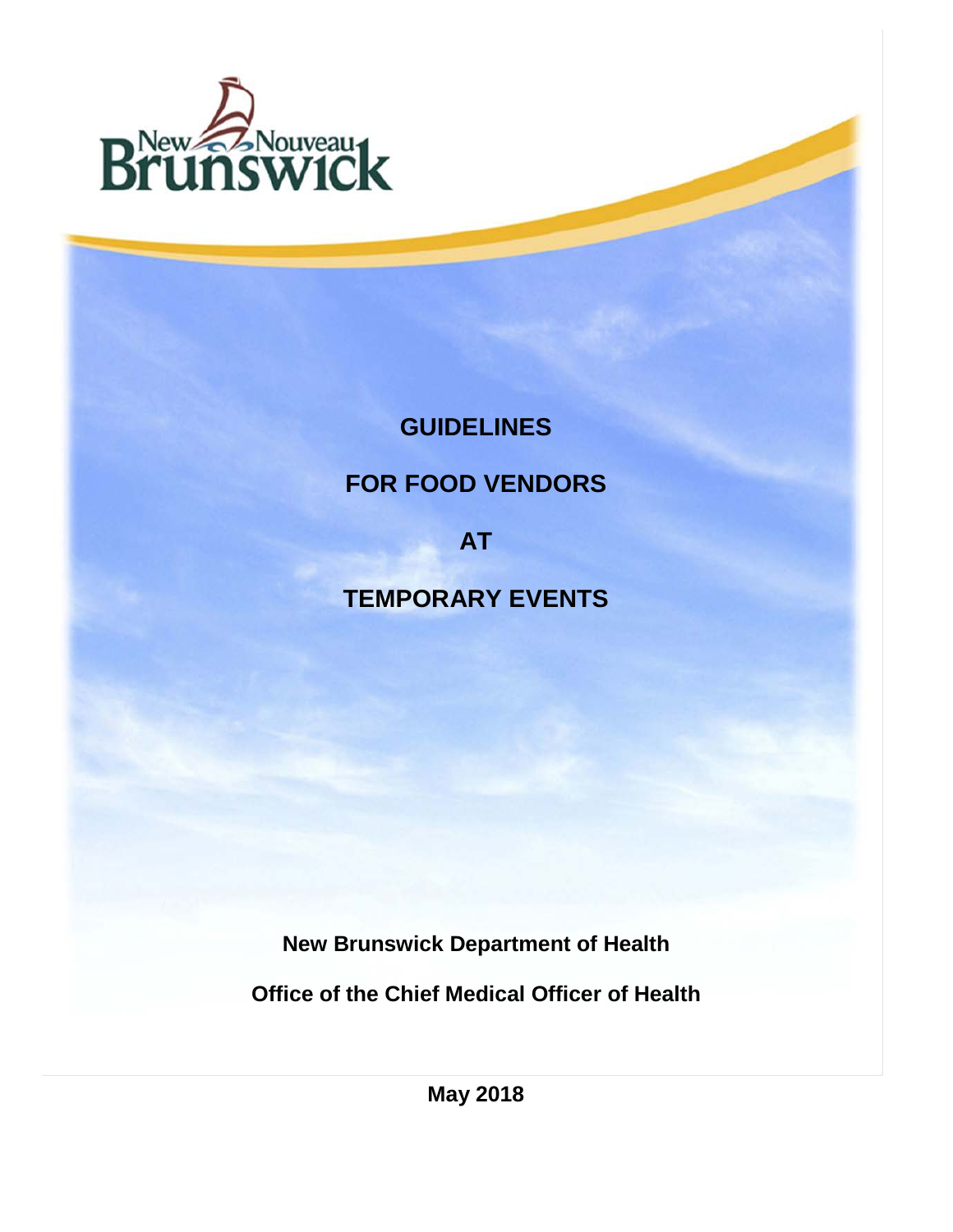# **Table of Contents**

| 1.  |      |                                                                           |  |  |  |  |  |  |
|-----|------|---------------------------------------------------------------------------|--|--|--|--|--|--|
| 2.  |      |                                                                           |  |  |  |  |  |  |
| 3.  |      |                                                                           |  |  |  |  |  |  |
| 4.  |      |                                                                           |  |  |  |  |  |  |
| 5.  |      |                                                                           |  |  |  |  |  |  |
|     | 5.1  |                                                                           |  |  |  |  |  |  |
|     | 5.2  |                                                                           |  |  |  |  |  |  |
|     | 5.3  |                                                                           |  |  |  |  |  |  |
|     | 5.4  |                                                                           |  |  |  |  |  |  |
|     | 5.5  |                                                                           |  |  |  |  |  |  |
| 6.  |      | FOODS NOT PERMITTED TO BE SOLD OR OFFERED FOR SALE AT A TEMPORARY EVENT 4 |  |  |  |  |  |  |
| 7.  |      |                                                                           |  |  |  |  |  |  |
|     |      |                                                                           |  |  |  |  |  |  |
|     |      |                                                                           |  |  |  |  |  |  |
| 8.  |      |                                                                           |  |  |  |  |  |  |
| 9.  |      | CRITERIA USED BY PUBLIC HEALTH INSPECTORS IN DETERMINING COMPLIANCE6      |  |  |  |  |  |  |
| 10. |      |                                                                           |  |  |  |  |  |  |
|     | 10.1 |                                                                           |  |  |  |  |  |  |
|     | 10.2 |                                                                           |  |  |  |  |  |  |
|     | 10.3 |                                                                           |  |  |  |  |  |  |
|     | 10.4 |                                                                           |  |  |  |  |  |  |
|     | 10.5 |                                                                           |  |  |  |  |  |  |
|     | 10.6 |                                                                           |  |  |  |  |  |  |
|     | 10.7 |                                                                           |  |  |  |  |  |  |
|     |      |                                                                           |  |  |  |  |  |  |
|     |      |                                                                           |  |  |  |  |  |  |
|     |      |                                                                           |  |  |  |  |  |  |
|     |      |                                                                           |  |  |  |  |  |  |
|     |      |                                                                           |  |  |  |  |  |  |
|     |      |                                                                           |  |  |  |  |  |  |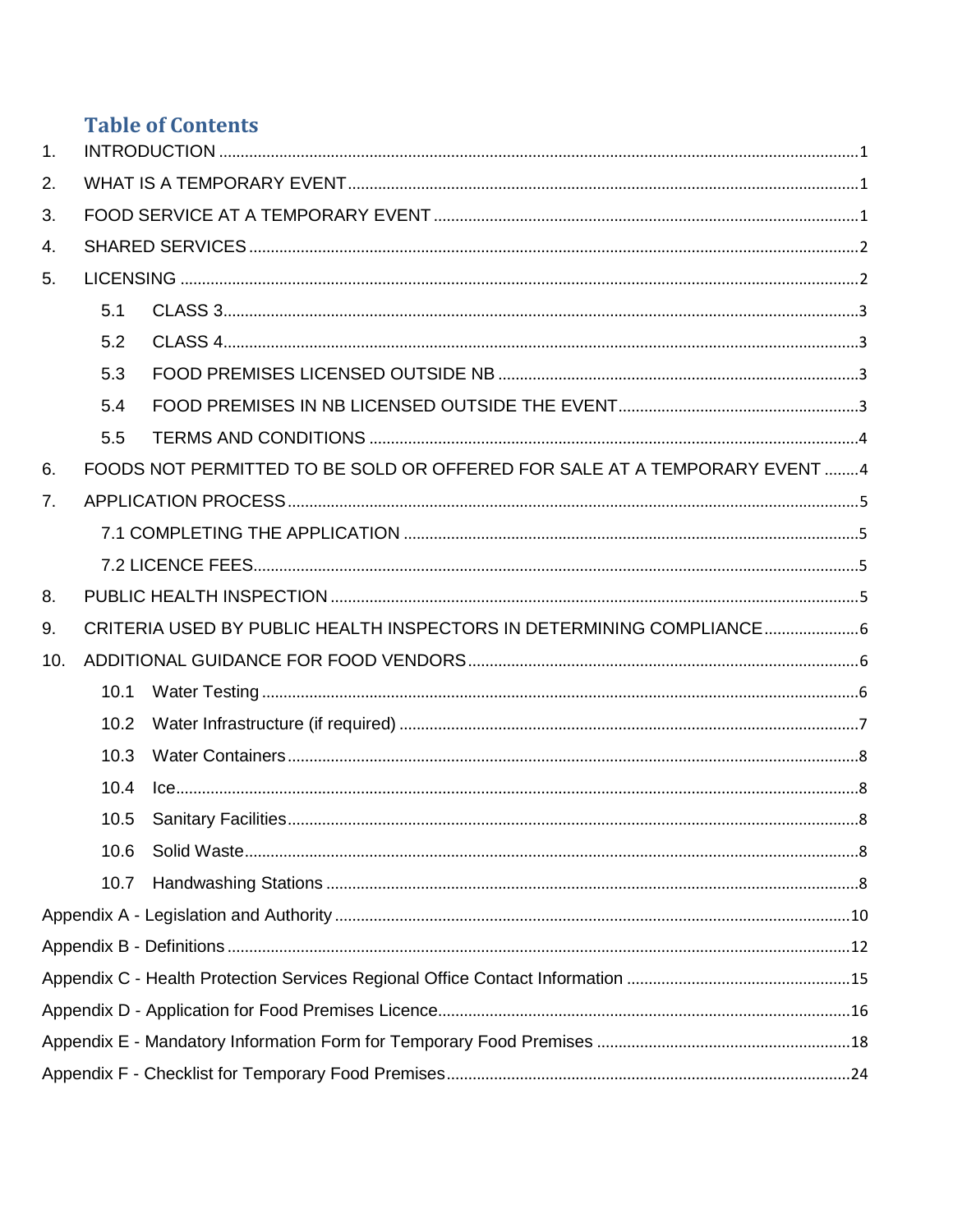#### <span id="page-2-0"></span>**1. INTRODUCTION**

The mission of the Office of the Chief Medical Officer of Health (OCMOH) is to improve, promote, and protect the health of the people of New Brunswick.

The "Guidelines for Food Vendors at Temporary Events" has been prepared to provide guidance to individuals (food vendors) who wish to sell food at a Temporary Event. These guidelines outline the requirements for compliance with the *Food Premises Regulation* under the *Public Health Act* (See Appendix A – [Legislation and Authority;](#page-11-0) and [Appendix B](#page-13-0) – [Definitions\)](#page-13-0).

By following these guidelines, individuals selling food at a Temporary Event can make a significant contribution to keeping those attending safe and healthy. Safe food handling practices help to eliminate, reduce and control foodborne illness (food poisoning) in a community.

This document provides a guideline for food vendors. A separate stand-alone document titled "Temporary Events, A Guide for Event Organizers" has been developed for Event Organizers.

#### <span id="page-2-1"></span>**2. WHAT IS A TEMPORARY EVENT**

The Department of Health considers a "Temporary Event", a sponsored or community organized event, lasting less than 14 days that may have food and/or liquor service. A temporary event does not include those operations that open multiple weekends in a row.

Examples would include events or celebrations such as Canada Day, fairs or exhibitions that last for a period of no more than 14 consecutive days.

#### <span id="page-2-2"></span>**3. FOOD SERVICE AT A TEMPORARY EVENT**

Food vendors at a temporary event must be approved by Health Protection Services. In most cases, food vendors attending a temporary event will require a Temporary Food Premises Licence. Health Protection Services requires food vendors to submit their application 15 days prior to the event in order to process their application.

Applications and corresponding documentation can be forwarded to Health Protection Services [\(See Appendix C\).](#page-16-0)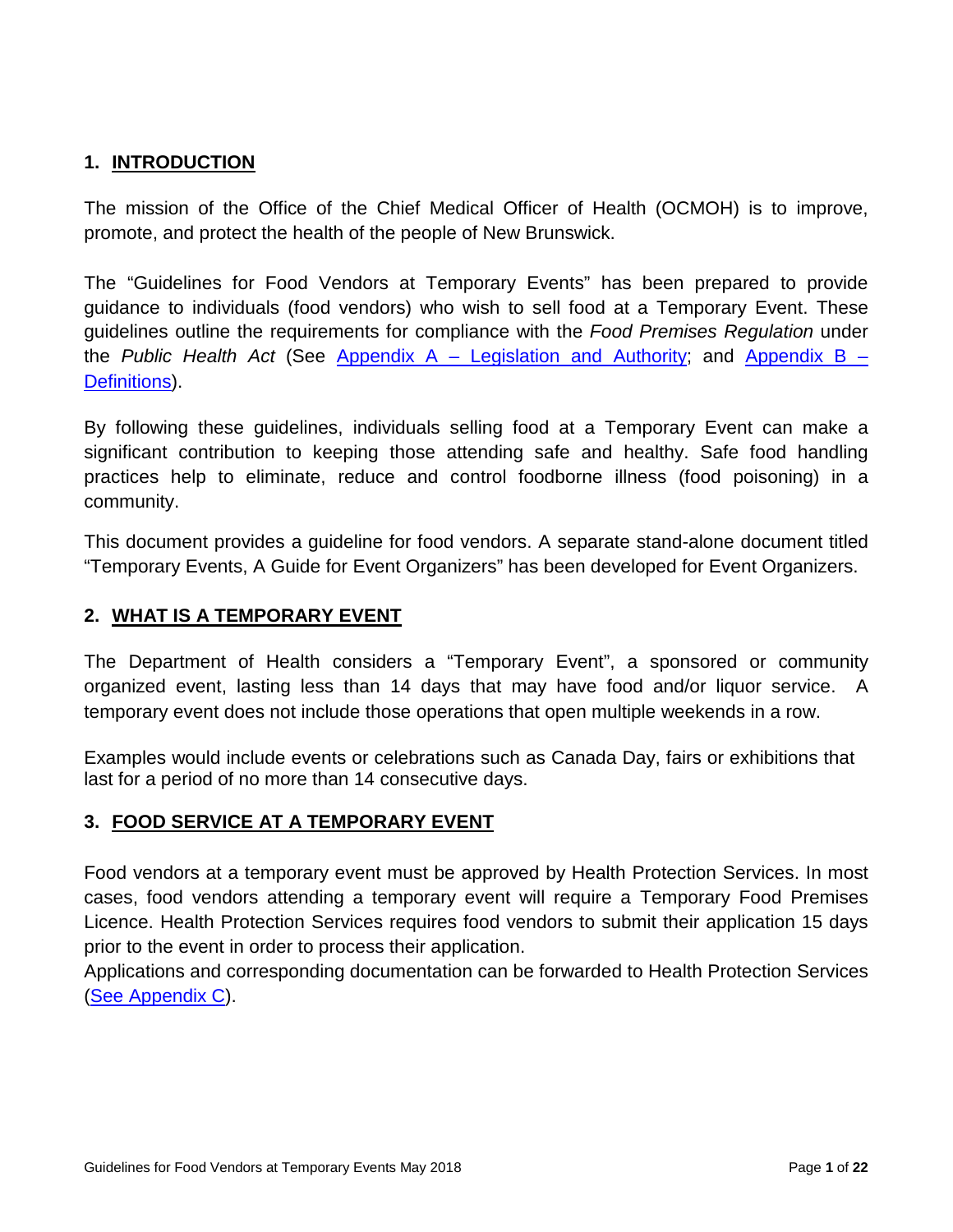#### <span id="page-3-0"></span>**4. SHARED SERVICES**

A Temporary Event may have an organizer that takes responsibility for the overall event set up and operation.

The event organizer may choose to provide shared services to help assist food vendors in meeting the requirements for licensing and to help reduce the risk of injury, illness, or the creation of a health hazard. Some examples of shared services include:

- Provision of electricity
- Provision of potable (drinkable) water
- Provision on waste water collection and disposal
- Provision of solid waste handling and disposal
- Communal clean-up area e.g. a common kitchen where food vendors can clean and sanitize their utensils.
- Communal facilities for frozen and refrigerated food storage

In addition to the above, some other important services the event organizer may provide include:

- Overall site planning
- Selection/approval process for a food vendor to be located at the event. Some vendors are exempt from licensing under the *Public Health Act* [\(See Appendix A\)](#page-11-0). However, an event organizer could require all Temporary Event Food Premises to have Health Protection Services approval.

For each event, it is suggested that event organizers provide a copy of any applicable agreements between the event organizer and the food vendor(s) to Health Protection Services to support the licensing information requirements.

Notwithstanding the fact that an event organizer may supply communal services, it is the full responsibility of the food vendor to be in compliance with the *Public Health Act* and *Regulations* at all times. The Public Health Inspector will hold the food vendor accountable and not intervene with the event organizer on behalf of the food vendor.

#### <span id="page-3-1"></span>**5. LICENSING**

Temporary food premises shall be issued a Class 3 or 4 Temporary Food Premises Licence.

Although most food vendors will require a Temporary Food Premises Licence, some food premises may be exempted from requiring a Temporary Food Premises Licence (See [Appendix A\)](#page-11-0). Even if exempted from licensing, food vendors are encouraged to consult with a Public Health Inspector on their intended operation to prevent health hazards from occurring. The *Public Health Act* allows Public Health Inspectors the authority to inspect and take action on **any** food premises if a potential health hazard is identified.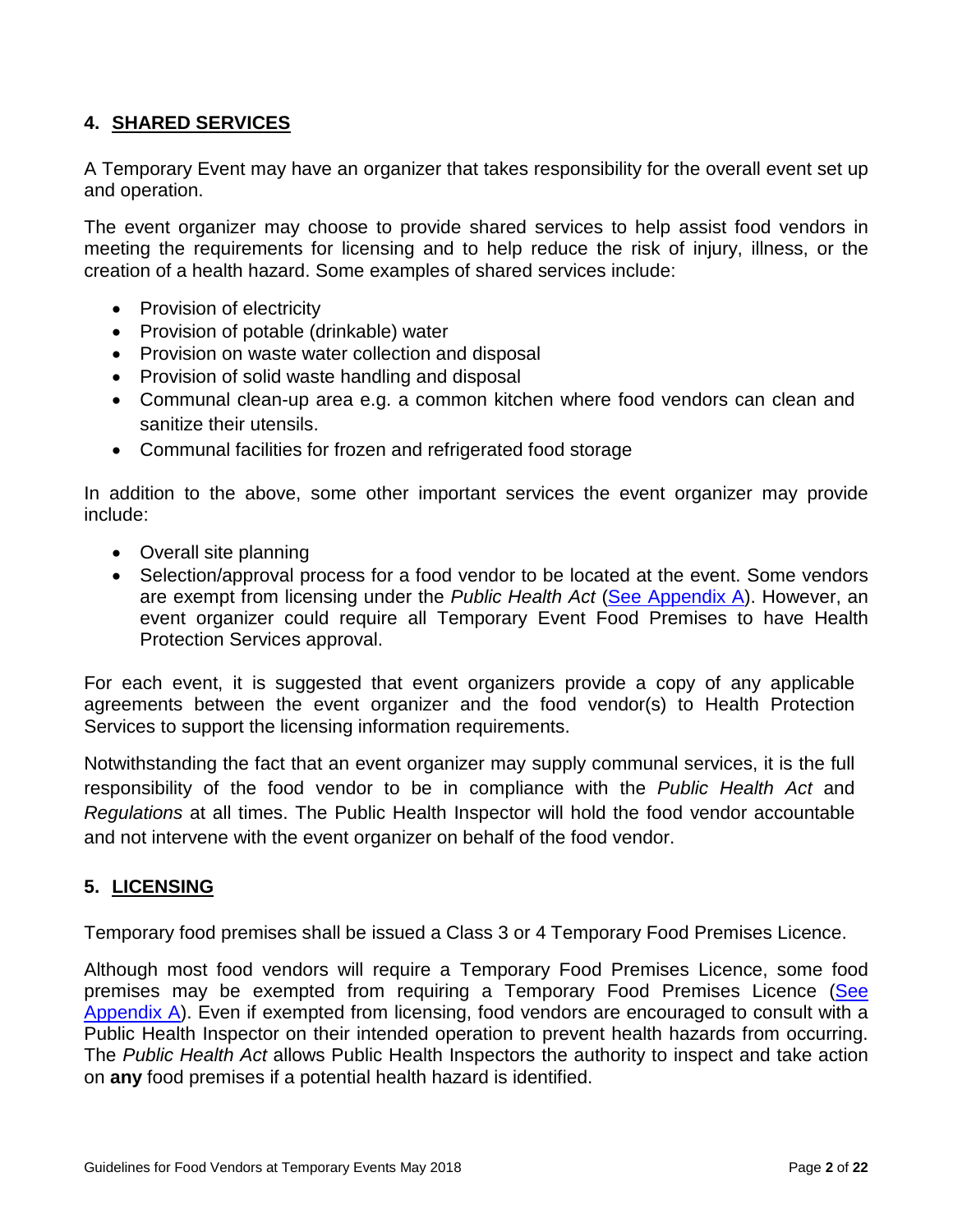Food vendors must complete both the "Application for Food Premises Licence" and the "Mandatory Information Form for Temporary Food Premises", as described in [Section 7](#page-6-0) of this Guideline. Food vendors must also refer to the *"Public Health Inspector Guide to Food Premises Inspections"* to ensure they meet the criteria of Health Protection Services [\(See](#page-7-0)  [Section 9\)](#page-7-0).

A licence to operate a Temporary Food Premise is for a specific event, location and time period. This means that licences are non-transferable, and a new application for a licence must be submitted should the vendor wish to operate at another event.

### <span id="page-4-0"></span>**5.1 CLASS 3**

A Class 3 food premise is where potentially hazardous food is stored, handled, displayed, distributed, sold or offered for sale **without any processing or preparing** on the premises.

#### <span id="page-4-1"></span>**5.2 CLASS 4**

A Class 4 food premise is where food is **prepared or processed** for sale or consumption on or off the premises.

#### <span id="page-4-2"></span>**5.3 FOOD PREMISES LICENSED OUTSIDE NB**

Licences are **not** transferrable from another jurisdiction.

If an operator comes from another province (e.g. Nova Scotia) where they are licensed, they are still **required** to apply for, and obtain, a Temporary Food Premises Licence in New Brunswick.

Currently the one exception is for mobile vending machines (e.g. food trucks) licensed in another Province. They do not require relicensing in NB.

### <span id="page-4-3"></span>**5.4 FOOD PREMISES IN NB LICENSED OUTSIDE THE EVENT**

A food premises at a Temporary Event that has a Class 4 or 5 licensed premises outside of the event is permitted to do the following at the temporary event location under the same licence:

- Transport food
- Hold foods hot or cold
- Re-heat previously cooked foods (i.e., lasagna, soups, stews, meat pies, etc.)
- Divide food into portions or assemble multiple foods onto a plate for the purpose of serving
- Dishwashing
- Any Class 3 type of activity, for example, a Class 4 licensee who peddles fish to the event or a Class 5 cheese-making plant that brings blocks of cheese and subdivides into smaller portions for sale at the event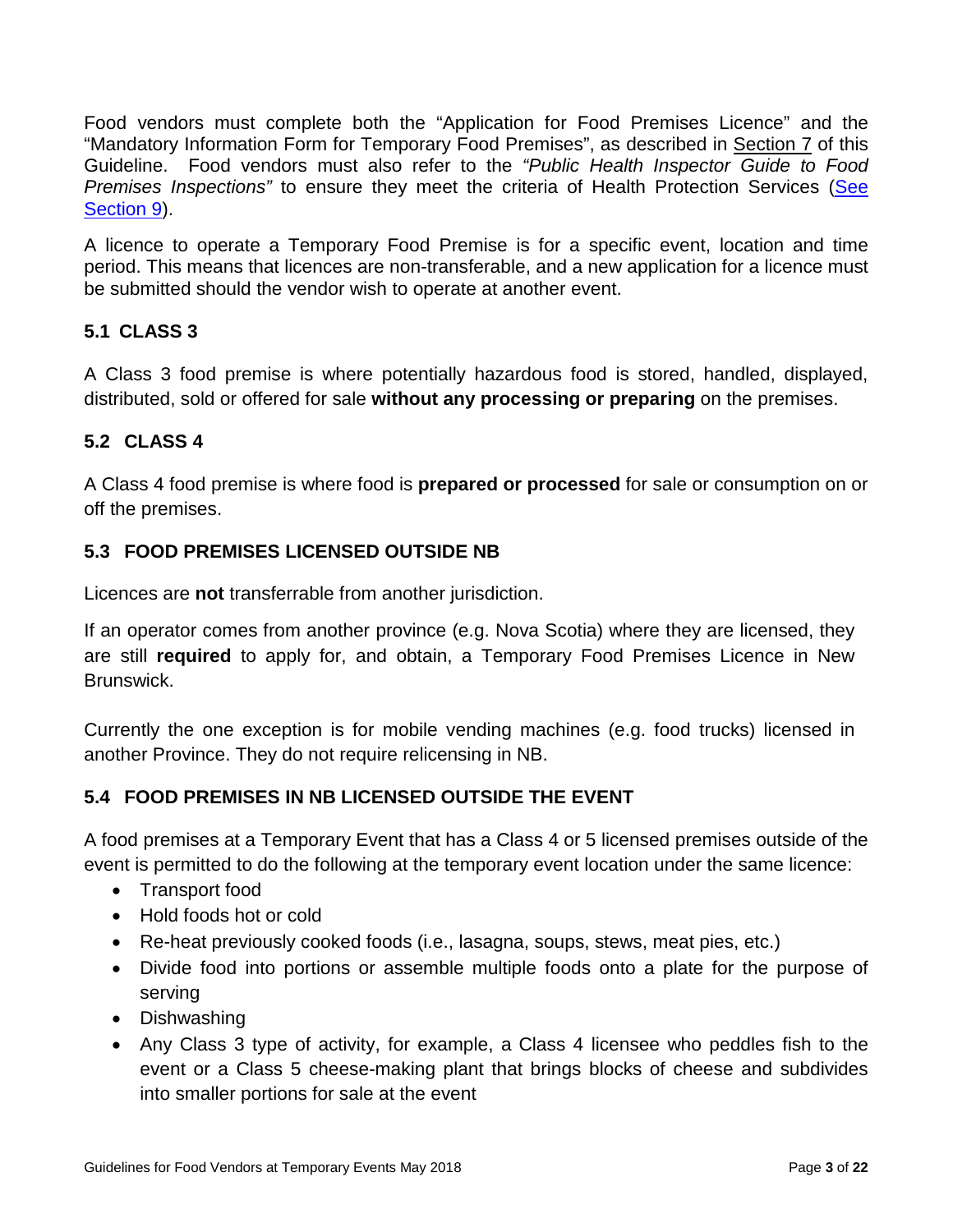However, if the same Class 4 or 5 licensee wants to cook, mix food or food ingredients, cut and/or chop at the event location, the Class 4 or 5 licensee will require an additional Class 4 licence for the temporary event location. This would not apply to mobile food premises that are licensed in New Brunswick to prepare food directly in the unit, unless the mobile food premises decides to branch off into "satellite" booths at the same event.

### <span id="page-5-0"></span>**5.5 TERMS AND CONDITIONS**

Food vendors may have terms and conditions attached to the licence when it is issued. For example, this could include a specific list of potentially hazardous foods that a vendor is permitted to prepare and/or sell at the event.

Any change to the "Terms and Conditions" will require a new application for a licence. **Given the short timeframe of a temporary event, approval of additional potentially hazardous food products may not be possible.** Therefore, it is very important for the food vendor to include a list of all food products they plan to sell at the very beginning of their application.

The "Terms and Conditions" can relate to topics including, but not restricted to:

- Type of food
- Type of preparation
- Degree of handling
- Equipment and utensils
- Hours of operation (e.g. daylight only)
- Arrangements with an off-site Class 4 or 5 Food Premises being used as part of their operation and any associated areas of concern (e.g. food transportation)

### <span id="page-5-1"></span>**6. FOODS NOT PERMITTED TO BE SOLD OR OFFERED FOR SALE AT A TEMPORARY EVENT**

#### Some **examples of foods not permitted** are:

- All milk and milk products made with raw milk unless they are from a provincially licensed Class 5 Dairy Plant or federally registered/licensed establishment
- Low acid canned/bottled food unless produced in a licensed facility, examples include vegetables not acidified in vinegar (asparagus, beets, corn, garlic, green beans, peppers), mushrooms, chicken and chicken livers, ham, liver pate, sausage, salted and fermented fish products, chicken or beef stew, bottled fish or shellfish (bar clams, oysters, clam fricot, lobster), and bottled meat
- Smoked fish, shellfish and seafood products unless produced in an approved/licensed facility.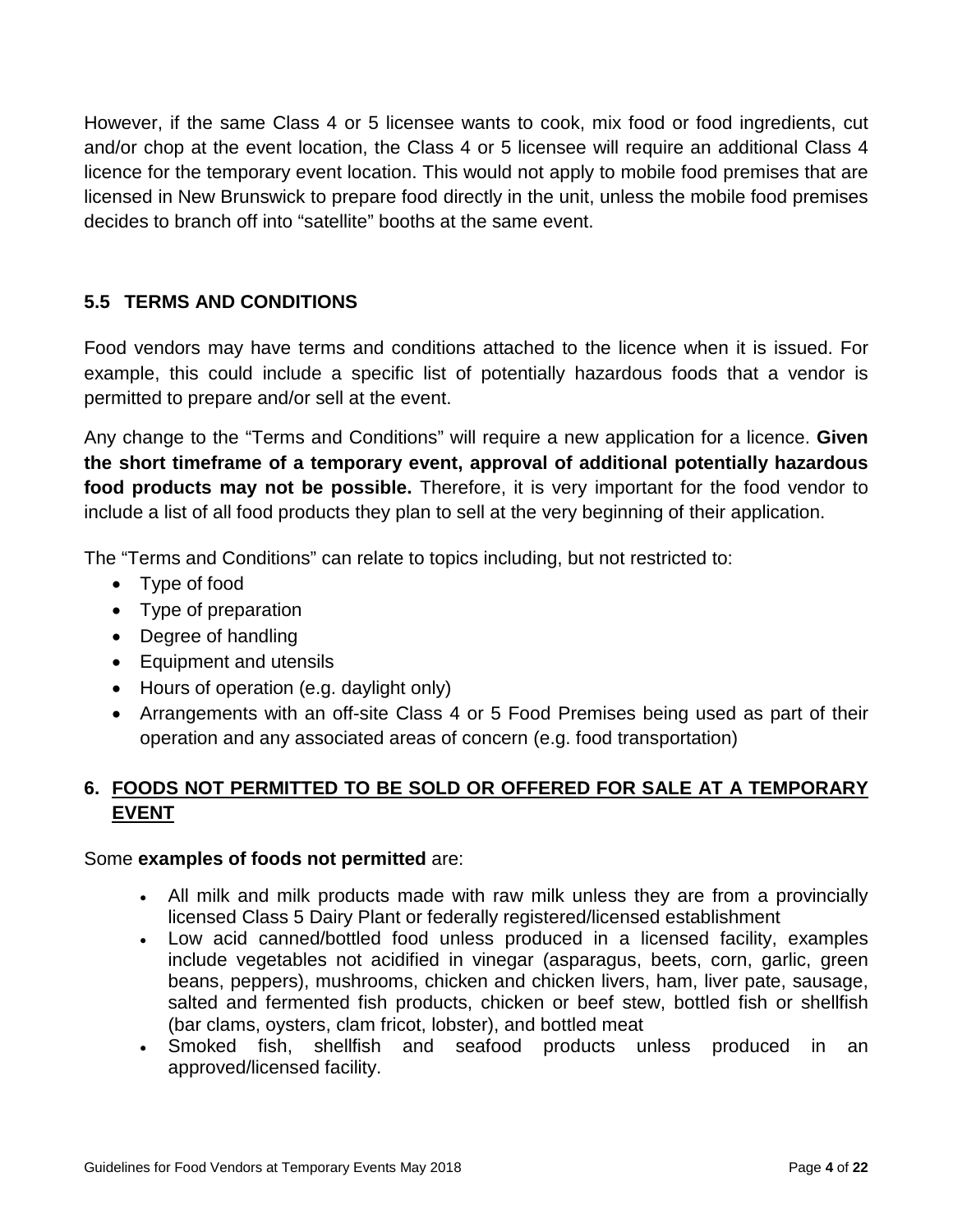- Meat and poultry or their products from animals that have not been slaughtered at a provincially licensed or federally registered/licensed establishment
- Wild foraged mushrooms
- Foods prepared in a kitchen in a private home where meals or foods are prepared for family members, non-paying guests or boarder sunder private arrangement;

This list is not meant to include all prohibited foods. If in doubt about your product you should consult a Public Health Inspector.

### <span id="page-6-0"></span>**7. APPLICATION PROCESS**

#### <span id="page-6-1"></span>**7.1 COMPLETING THE APPLICATION**

In order to be approved as a food vendor, the food vendor must complete the following:

- Appendix D [Application for Food Premises Licence](#page-17-0) Page 1.
	- o The "Application for Food Premises Licence" can also be found:
		- **At any Service New Brunswick (SNB) office**
		- Online at [www.snb.ca](http://www.snb.ca/) (more specifically [https://www.pxw1.snb.ca/snb7001/b/1000/CSS-FOL-35-1762B.pdf\)](https://www.pxw1.snb.ca/snb7001/b/1000/CSS-FOL-35-1762B.pdf)
		- At any Health Protection Services regional office [\(See Appendix C\)](#page-16-0).
- Appendix E- [Mandatory Information Form for Temporary Food Premises](#page-19-0)

Applications and corresponding documentation can be forwarded to the regional Health Protection Services office [\(See Appendix C\)](#page-16-0).

NOTE: A food vendor application will not be deemed complete until both the *Application for Food Premises Licence* and the *Mandatory Information Form for Temporary Food Premises*, containing all the required information, have been submitted to Health Protection Services. Health Protection Services requires food vendors submit their application 15 days prior to the event in order to process the application for a Temporary Food Premise Licence.

#### <span id="page-6-2"></span>**7.2 LICENCE FEES**

There is no fee required for a Temporary Food Premise Licence.

#### <span id="page-6-3"></span>**8. PUBLIC HEALTH INSPECTION**

Public Health Inspectors at Health Protection Services of the Department of Public Safety enforce the *Public Health Act* on behalf of the Department of Health.

When deemed necessary by a Public Health Inspector, a food vendor at a Temporary Food event may require an inspection prior to a licence being issued and prior to the premises beginning operation. Public Health Inspectors may conduct routine inspections of licensed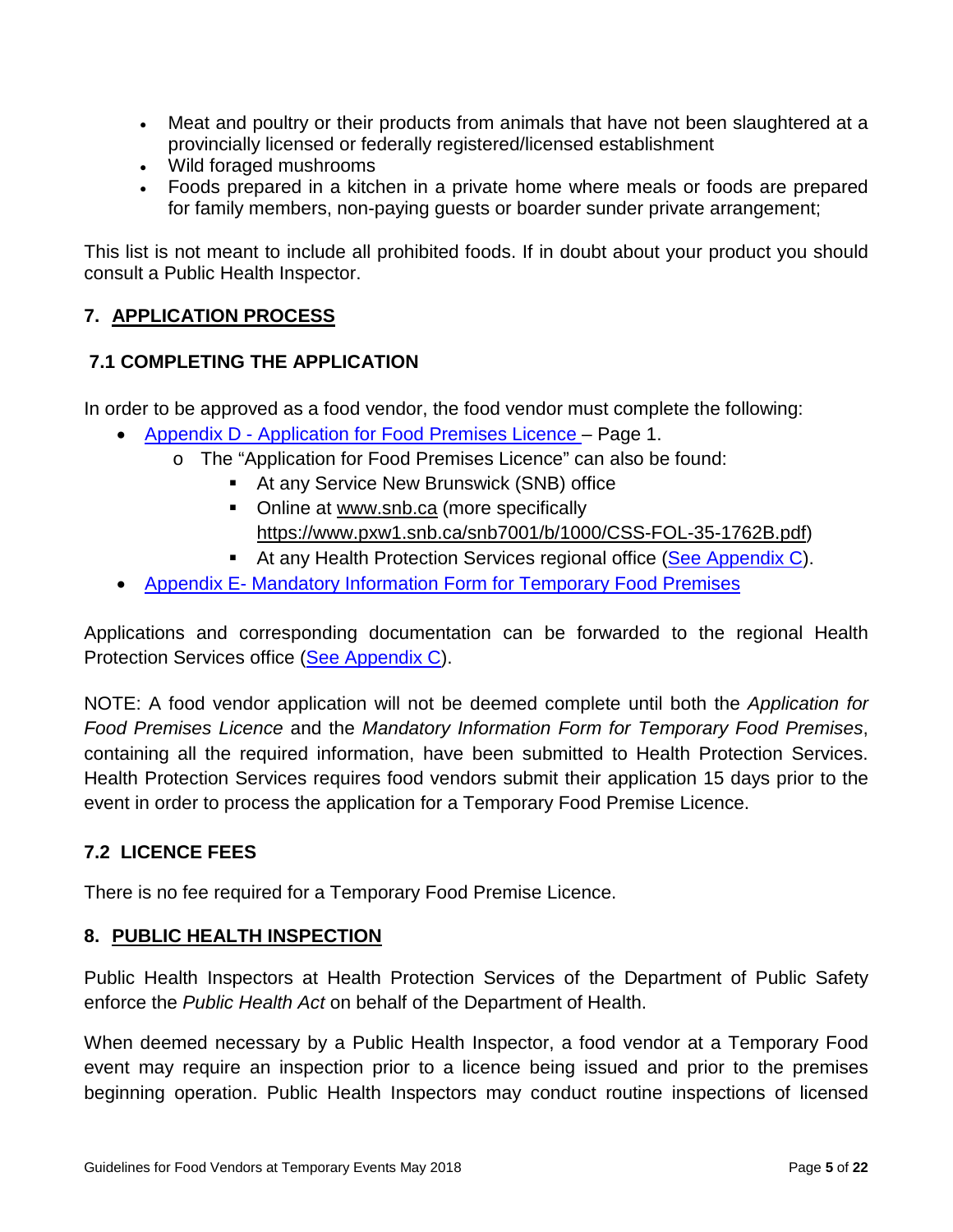temporary food premises during the event.

Routine inspections are unannounced and are a full assessment of the premises including its facilities, operating practices and on-site documentation required by the Regulations. Any violations of the regulations or Terms and Conditions of the licence will be recorded and discussed with the licensed food vendor or the person in charge at the time of the inspection.

NOTE: Given the short duration of temporary events, premises with critical or major deficiencies that cannot be immediately corrected may have their licence revoked. Additionally, if the Public Health Inspector is of the opinion that any food is an immediate health hazard, that food will be seized and destroyed.

There may not be sufficient time to carry out correction, re-application, training or other required actions. Therefore, if a temporary food premises has been closed, it is possible that it will remain closed for the rest of the event.

### <span id="page-7-0"></span>**9. CRITERIA USED BY PUBLIC HEALTH INSPECTORS IN DETERMINING COMPLIANCE**

Please refer to the *"Public Health Inspector Guide to Food Premises Inspections"* online at: [https://www2.gnb.ca/content/dam/gnb/Departments/h](https://www2.gnb.ca/content/dam/gnb/Departments/h-s/pdf/en/HealthyEnvironments/FoodPremisesInspections.pdf)[s/pdf/en/HealthyEnvironments/FoodPremisesInspections.pdf](https://www2.gnb.ca/content/dam/gnb/Departments/h-s/pdf/en/HealthyEnvironments/FoodPremisesInspections.pdf)

In order to help food vendors verify their level of compliance, food vendors can start by referring to the criteria listed in Appendix F - [Checklist for Temporary Food Premises.](#page-25-0)

#### <span id="page-7-1"></span>**10. ADDITIONAL GUIDANCE FOR FOOD VENDORS**

#### <span id="page-7-2"></span>**10.1 Water Testing**

As part of the licensing process, food vendors must demonstrate that they have a safe and adequate supply of potable water.

Prior to operation:

- The water source must be tested at the expense of the sponsoring agency, organizer or food premises. This would not apply to public water supplies that have water sampling plans and are monitored by Health Protection Services.
- If the event is being supplied by a private well, at least one (1) or more acceptable bacteriological water sample results is required before commencing the operation, with the sample taken no sooner than 2 weeks prior to the event.
- All results must be forwarded to Health Protection Services no later than 1 week prior to the event.
- Health Protection Services may recommend additional testing for the duration of the event.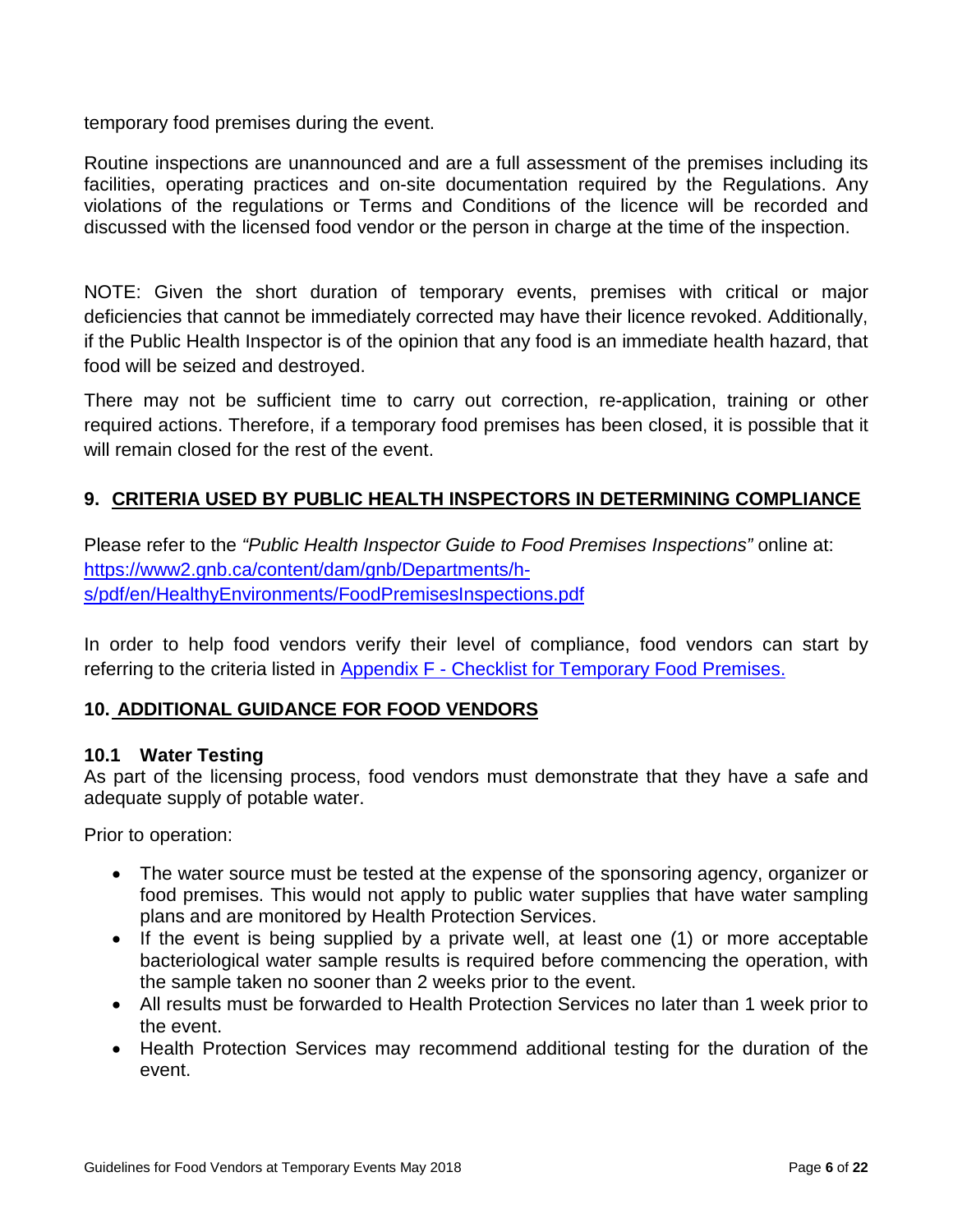#### <span id="page-8-0"></span>**10.2 Water Infrastructure (if required)**

In some instances food vendors may require the installation of temporary water lines to connect to the event's potable water supply. In other larger events, connections to the event's potable water supply may be more extensive (e.g. temporary lines may have to be connected to drinking water stations, comfort stations - washrooms with toilets and handwashing sinks, etc.).

In each case the event organizer must ensure that water infrastructure work is coordinated and managed in a manner that meets the requirements of Health Protection Services. This may require the event organizer to obtain the services of an engineer or municipal water operator.

If water infrastructure is necessary, the following steps shall be followed:

- National Sanitation Foundation (NSF) Standards for materials that come in contact with potable water must be met.
- Written disinfection procedures must be submitted to Health Protection Services and approved by Health Protection Services prior to work being completed. The following disinfection procedure is an example of how a food vendor can disinfect their hose when connecting to the temporary events water source:
	- o Step 1: Use a National Sanitation Foundation (NSF) approved hose.
	- o Step 2: Wash the inside and outside of the house with dish detergent solution, and then rinse with potable water.
	- o Step 3: Plug hose at one end.
	- $\circ$  Step 4: Prepare a disinfectant solution by mixing 2  $\frac{1}{4}$  teaspoons of household bleach to 4.5 liters of water (100 mg/l).
	- o Step 5: Pour the solution into the hose and fill the hose with the solution. Once filled, plug the remaining end and let stand for 3 hours. Note: when disinfecting the hose, ensure it is not connected to the distribution line (this will prevent unplanned exposure to highly chlorinated water).
	- o Step 6: Once 3 hours is up, drain the hose and then flush the hose with potable water. Continue to flush until chlorine odor can no longer be smelled.
- American Water Works Association (AWWA) drinking water standards must be followed before commissioning of the water infrastructure.
- All connections must be disinfected in accordance with the best management practices outlined in AWWA standards prior to connecting to a potable water supply.
- Testing and documentation of chlorine residuals is required at all extremities of distribution lines. These results may be requested by the Public Health Inspector, who may also determine the timeline for submission of this data.
- If continuous disinfection is required, ultraviolet (UV) treatment may be the best option for this type of event; however, pretreatment of the water supply may be required.
- Consultation with the provincial plumbing inspector concerning backflow preventers should be considered. The Public Health Inspector may request a copy of the plumbing inspector's report.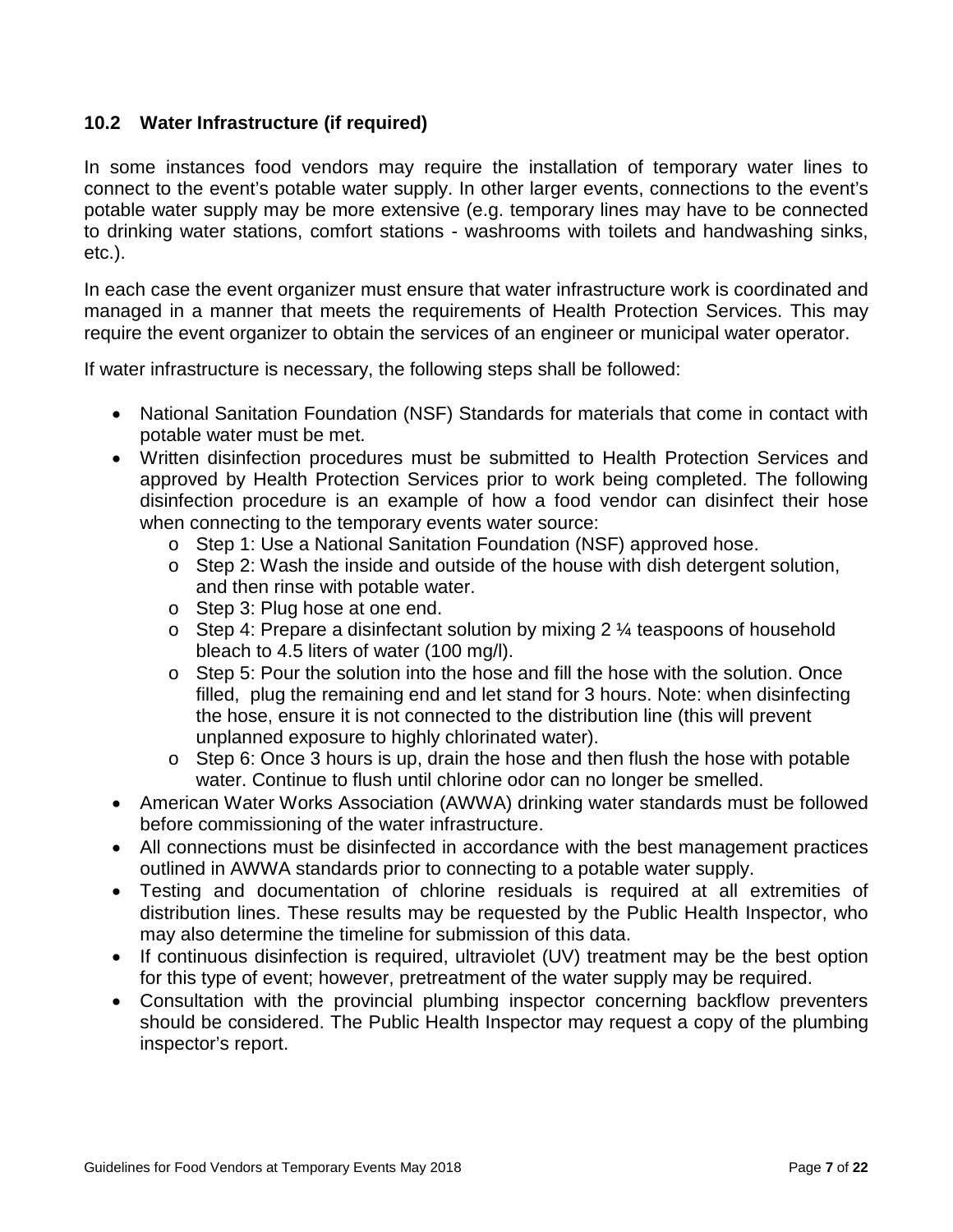#### <span id="page-9-0"></span>**10.3 Water Containers**

- Food vendors must ensure the containers used to store water in are food grade and have been properly cleaned and sanitized prior to use. The following procedure is an example of how food vendors can clean and sanitize their water containers:
	- o Step 1: Wash container by filling with a clean hot detergent solution
	- o Step 2: Rinse container with clean warm water
	- o Step 3: Sanitize container by filling with clean warm water with 100 ppm of chlorine or 200 ppm quats. Note: food vendors are required to have sanitizer test strips to check the sanitizer solution to ensure it is mixed to the proper strength.
	- o Step 4: Drain container and let air dry

#### <span id="page-9-1"></span>**10.4 Ice**

• Ice must be from an approved source. Ice used for consumption in drinks must be stored in a way that it is protected from contamination.

#### <span id="page-9-2"></span>**10.5 Sanitary Facilities**

- Grey water which is not discharged into a sewerage system shall be stored in watertight containers with tight-fitting covers while waiting for pick up and disposal. Grey water containers must be at least 15% larger than the water reservoir. Containers should be emptied daily or as often as required to prevent the creation of a health hazard.
- Food vendors are prohibited from running wastewater lines to catch basins, or from dumping wastewater down a catch basin.
- Liquid waste that is not discharged into a sewerage system is to be stored, transported and disposed of, in such a manner, as not to create a health hazard.

#### **10.6 Solid Waste**

- <span id="page-9-3"></span>• Solid waste shall be kept in water-tight, non-absorbent, washable containers with tightfitting covers or other approved water-tight receptacles.
- They shall be removed daily or as often as required to prevent a health hazard.
- Solid waste shall be disposed of in a place and manner acceptable to the Department of Environment and Local Government.
- Each food vendor must have its own solid waste container(s). Solid waste must be removed from the food vendor's area and its immediate environment on a regular basis to prevent accumulation that may lead to a health hazard.

#### <span id="page-9-4"></span>**10.7 Handwashing Stations**

For the purpose of the "TE Guidelines for Food Vendors" warm water in lieu of hot water will be accepted given that hot water will be difficult to provide at many outdoor temporary events.

Alternative equipment to plumbed-in sinks may be used; however, water still needs to be running, warm (at a minimum) and from a known potable source. Sinks must be of a size that allows for proper hand washing.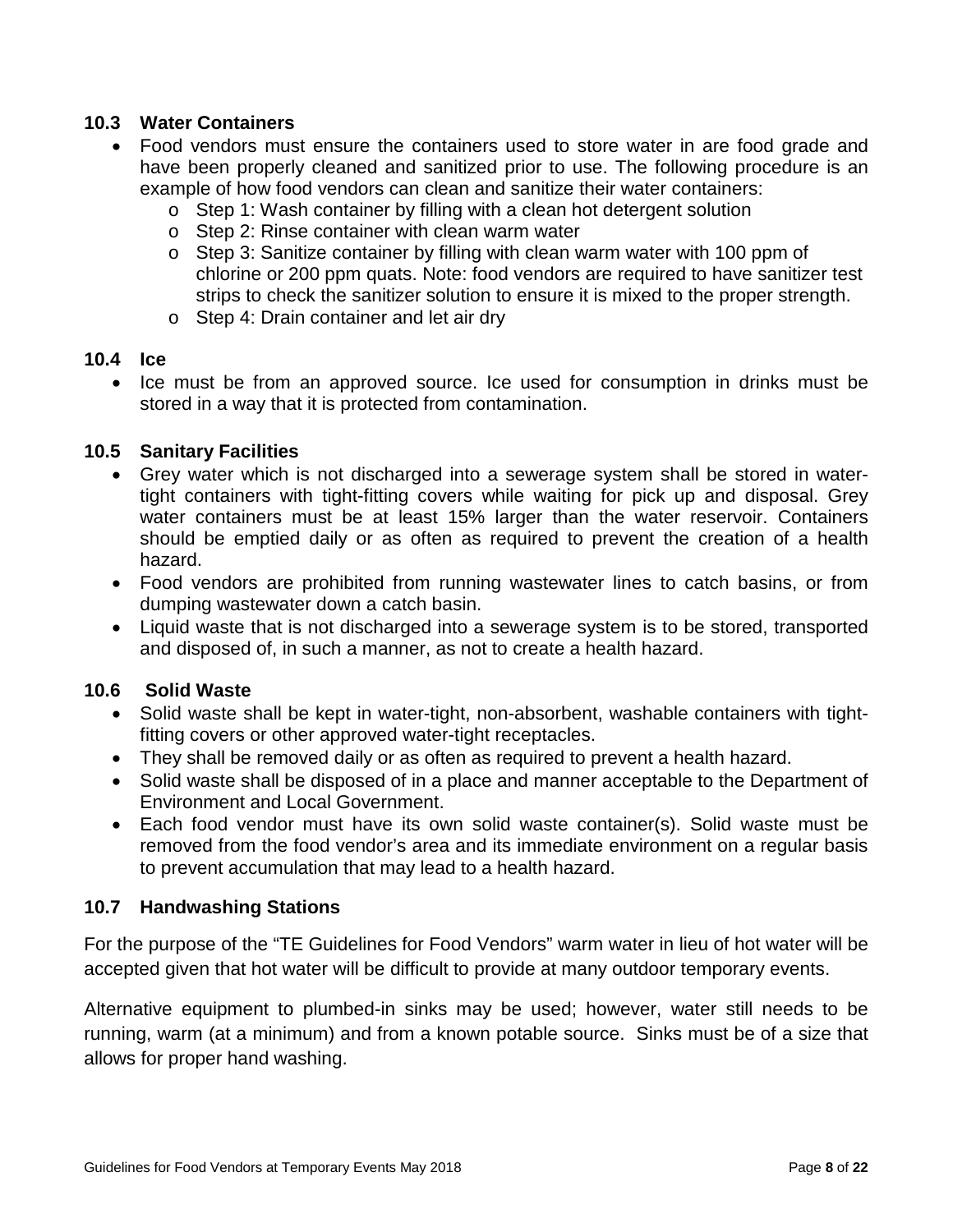If using a jug as the water reservoir, the jug must be a thermal container with a minimum size of 25 litres. The grey water container (discard bucket) must be at least 15% larger than the water reservoir. The grey water container should be emptied daily or as often as required to prevent the creation of a health hazard. See Photo: Upside Down Jug Method.

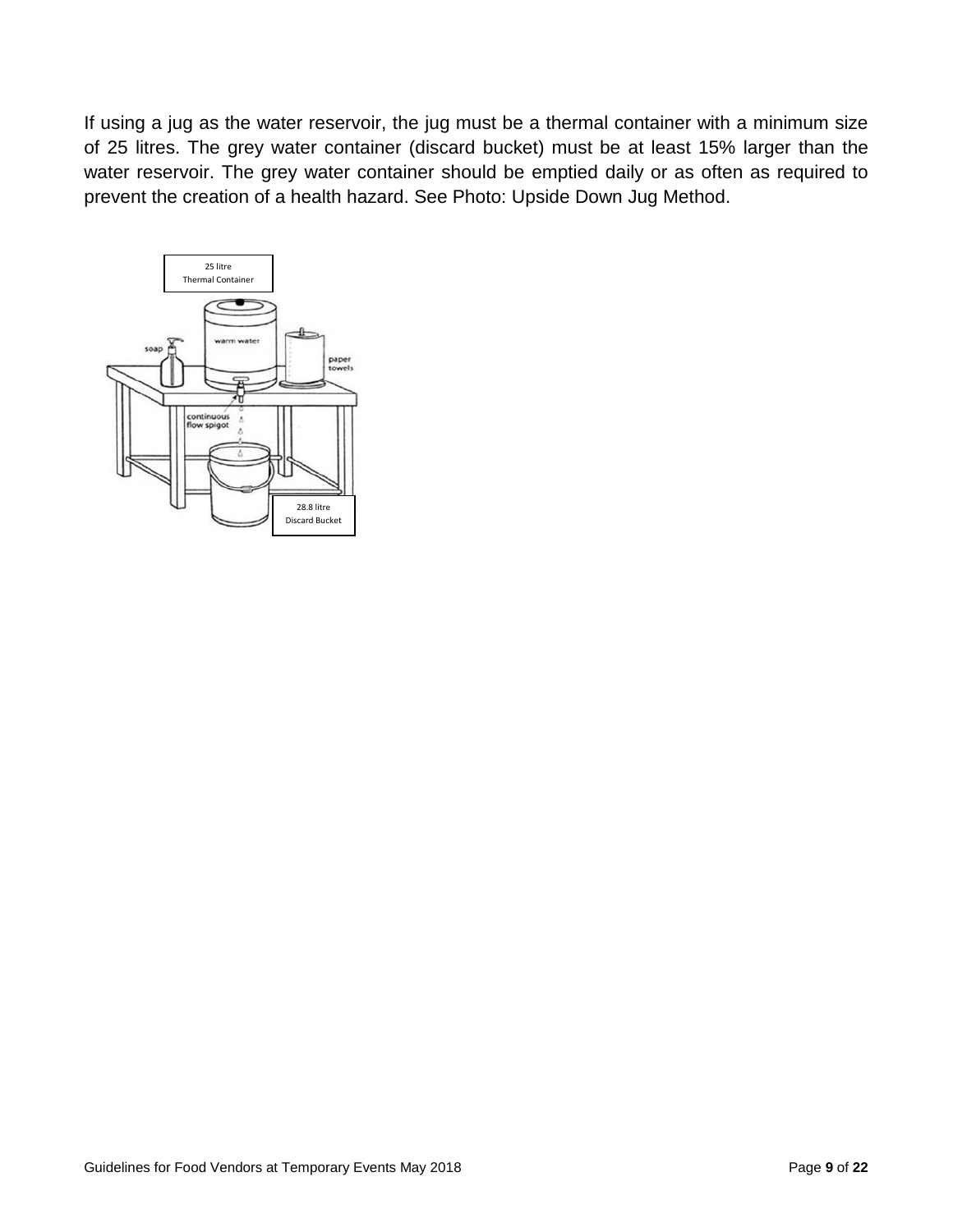## <span id="page-11-0"></span>**Appendix A – Legislation and Authority**

• Section 3(1),(e),(f),(j) and (k) of the *Food Premises Regulation* states: *"This Regulation does not apply to:* 

*(e) a produce stand that offers only whole, uncut fresh fruits or vegetables,*

*(f) a premises where only non-potentially hazardous food is stored, displayed, distributed, transported, sold or offered for sale, without any preparation, manufacturing or processing of food on the premises,*

*(j) a food premises of a not-for-profit organization where food is prepared for a singleday event,*

*(k) a food premises where food is prepared and sold on an occasional basis to raise money for a not-for-profit organization, or* 

*(l) a stand where only hard ice cream and ice cream toppings are sold but not produced or processed.*

- Section 5 of the *Public Health Act* states: *"Where a medical officer of health or public health inspector has reasonable grounds to believe that a health hazard may exist in or on any premises, the medical officer of health or public health inspector shall investigate or cause an investigation to be carried out to determine whether a health hazard exists."*
- Section 6 (1-12) of the *Public Health Act* provides authority to issue orders once there is reasonable grounds that a health hazard exists.
- Section 7 (1) of the *Public Health Act* states: *"A medical officer of health or a public health inspector who is of the opinion upon reasonable and probable grounds, that a condition or any substance, thing, plant or animal other than man is a health hazard, may seize or cause the seizure of the substance, thing, plant or animal".*

Section 12(1) of the *Public Health Act* states: *"No person shall operate a food premises unless the person is the holder of a licence issued in accordance with this Act and the regulations."*

- Section 16 of the *Public Health Act* states: *"No person shall sell or offer for sale any food that is unfit for human consumption by reason of disease, adulteration, impurity or other cause."*
- Section 43(1) of the *Public Health Act* states: *"A medical officer of health or a public health inspector may, for the purpose of this Act, for the purpose of ensuring compliance with any provision of this Act or the regulations or for the purpose of*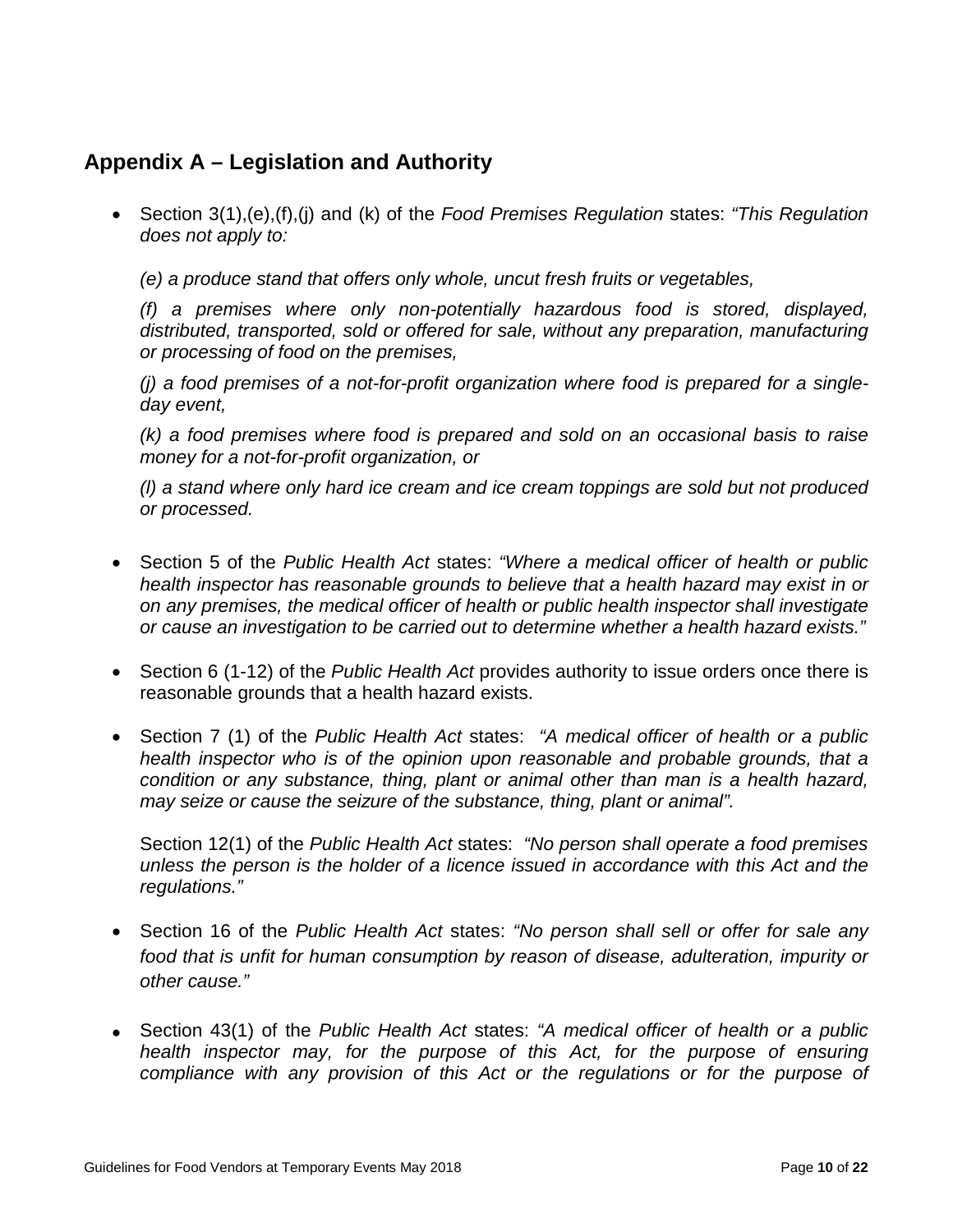*exercising a power or carrying out of a duty under this Act or the regulations, do any of the following:*

- *(a) enter and have access to, through or over any premises;*
- *(b) make inspections, examinations, tests and inquiries;*
- *(c) make or require the making of copies or extracts of documents or records related to*
- *an examination, inspection, test or inquiry;*
- *(d) take or require the taking of samples related to an inspection, examination, test or inquiry;*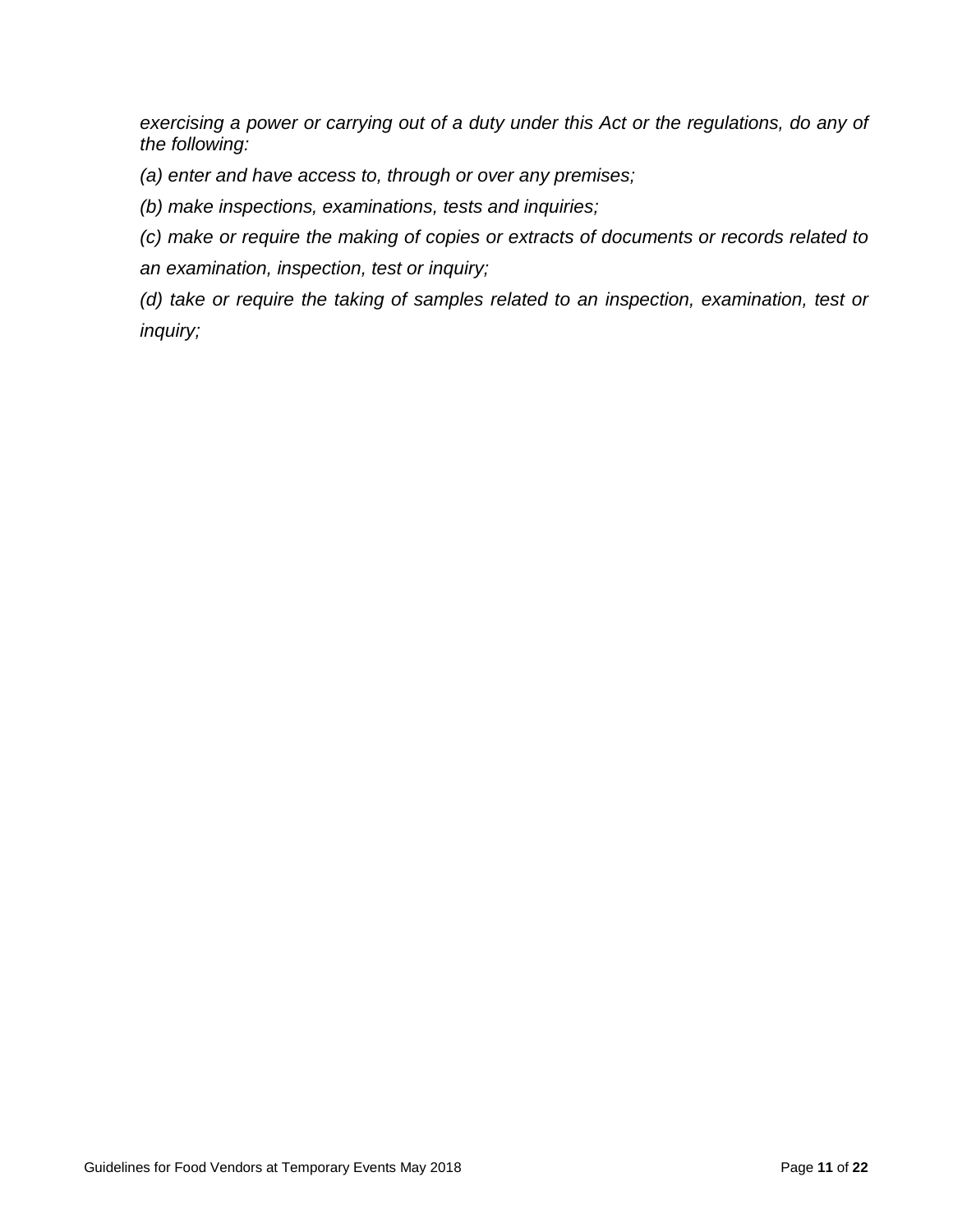## <span id="page-13-0"></span>**Appendix B - Definitions**

"Abattoir" includes slaughterhouses and any place where cattle, sheep, swine, poultry or other animals are killed for use as food.

"Class 3 food premises" means food premises where potentially hazardous food is stored, handled, displayed, distributed, sold or offered for sale without any processing or preparing on the premises.

"Class 4 food premises" means a food premises where food:

- a) is prepared or processed without killing or pasteurizing or, if meat or fish is being prepared or
	- processed, without thermal processing, and
- b) is for sale and is consumed on or off the premises, but is not distributed wholesale.

"Class 5 food premises" means a food premises where food is processed for direct sale or wholesale or where food is prepared for wholesale distribution.

"Container" means a receptacle or covering used to package, wrap, contain or cover food.

"Contamination", with respect to food, means conditions that permit

- a) the introduction of foreign matter,
- b) the introduction or multiplication of disease-causing microorganisms or parasites, or
- c) the introduction or production of toxins.

"Equipment" means any appliance, apparatus or device that is used in the operation of a food premises, but does not include utensils.

"Event Organizer" means the person or organization responsible for oversight of the entire event.

"Fish" means any fish, including mollusks, crustaceans and echinoderms, and any of their parts, products or byproducts.

"Food" means food or drink, including milk, for human consumption and includes an ingredient of food or drink for human consumption.

"Food contact surface" means the surface of equipment or utensils with which food normally comes into contact, and includes counter surfaces.

"Food premises" means a premises where food or milk is manufactured, processed, prepared, stored, handled, displayed, distributed, transported, sold or offered for sale, and includes a food vending machine and an abattoir but does not include premises exempted by the regulations.

"Handling" means subdividing and/or repackaging only of potentially hazardous food.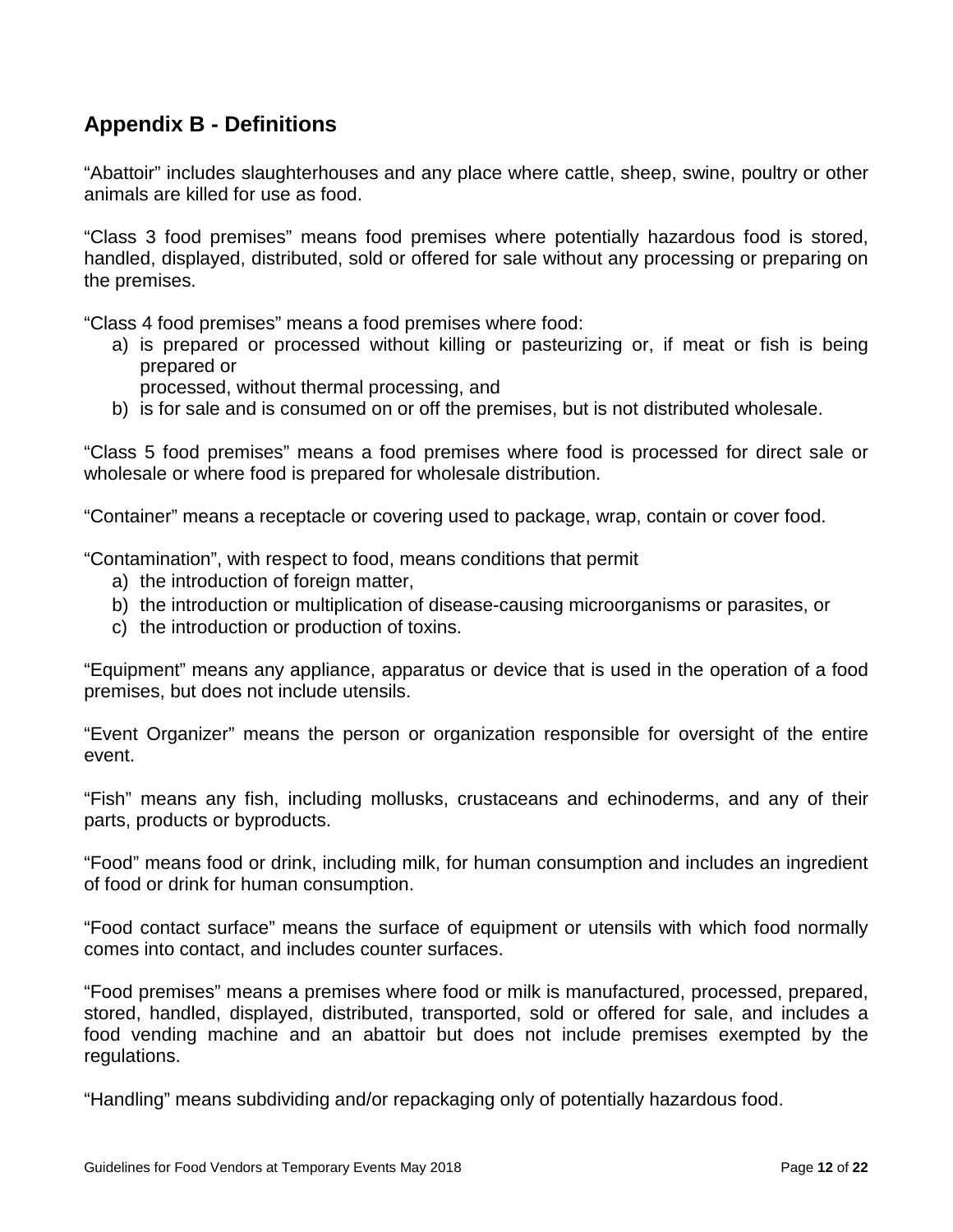"Hand washing station" means a hand basin that is provided with hot and cold running potable water and that has in its immediate vicinity a dispenser for the provision of liquid or powder soap and a method of hand drying that uses paper towels in a dispenser or that uses forced air.

"Health hazard" means a) a condition of a premises, b) a substance, thing or plant or animal other than man, c) a solid, liquid, gas or combination of any of them, or d) a noise, vibration or radiation that has or is likely to have an adverse effect on the health of a person.

"Licence" means a licence to operate a food premises.

"Licensee" means a person to whom a licence has been issued to operate a food premises.

"Milk" means milk originating from any animal other than man and intended for human consumption.

"On-site sewage disposal system" means a septic tank with subsurface disposal field and all other on-site sewage disposal systems that are not connected to a wastewater treatment facility approved by the Minister of Environment under the Clean Water Act.

"Pest" means any animal or arthropod that may contaminate food or food contact surfaces, and includes rats, mice, cockroaches and flies.

"Potable water" means water that is suitable, on the basis of health considerations, for cooking or drinking by humans.

"Potentially hazardous", with respect to food, means a form or state that is capable of supporting the growth of pathogenic microorganisms or the production of toxins. These foods are generally characterized by a water activity of greater than 0.85 and a pH of greater than 4.6. These include high and medium risk foods that are ready-to-eat when served or sold to the consumer. Examples of potentially hazardous foods include:

- meat and meat products
- fish, shellfish and seafood products
- poultry
- eggs
- cream-filled pastries and pies
- cut fruits and vegetables

"Process" includes killing, eviscerating, thermal processing, smoking, salting, pickling, pasteurizing and processing of previously processed food.

"Public health inspector" means a public health inspector appointed under Section 62 of the Public Health Act.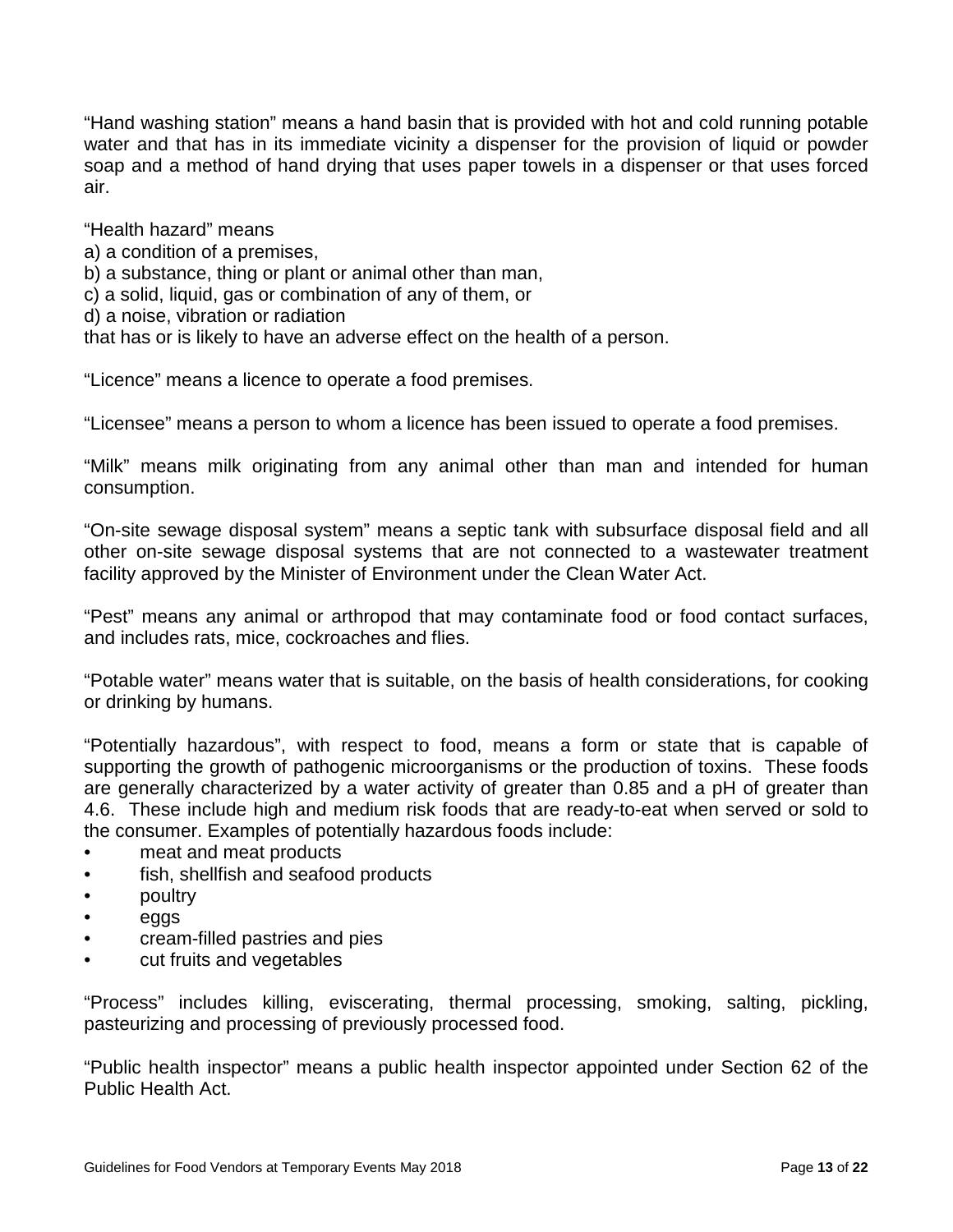"Public water supply system" means a water supply system that is owned or operated by a municipality, a rural community or the Crown in right of the Province and includes such other water supply systems owned or operated by other persons as are prescribed by the regulations.

"Sanitize" means to treat by a process that destroys most microorganisms, including all pathogens.

"Single service articles" means any article such as cups, plates, knives, forks, spoons, straws or other items that are designed or intended to be used only once and discarded for the serving and consumption of food.

"Temporary food premises" means a food premises that operates for a period of no more than 14 consecutive days in conjunction with a single event or celebration.

"Utensils" includes kitchenware, tableware, glasses, cutlery or other similar items used in the handling, preparation, processing, displaying, serving, dispensing, storing, containing or consuming of food.

"Water supply system" means a works that conveys or is able to convey water for human consumption.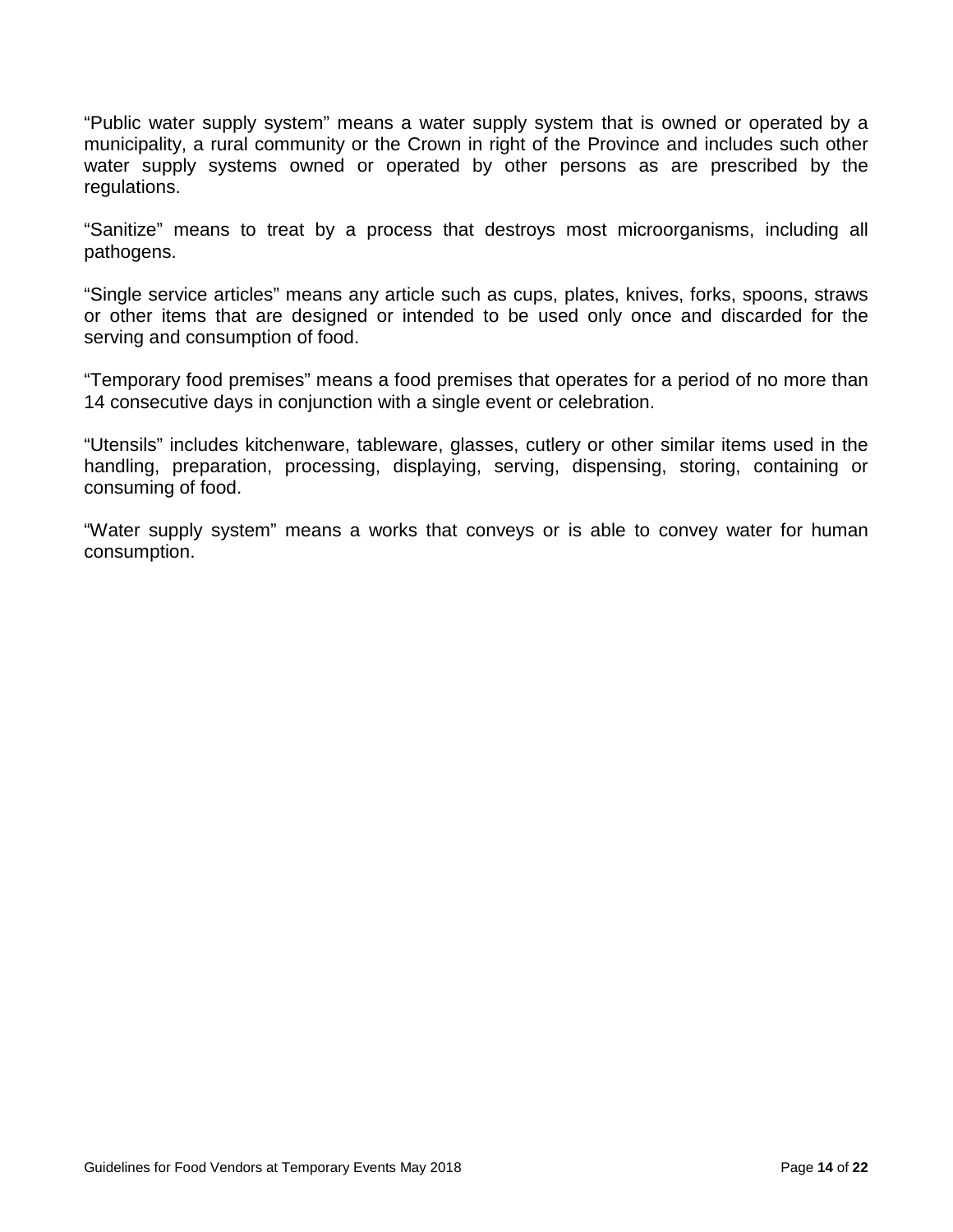# <span id="page-16-0"></span>**Appendix C – Health Protection Services Regional Office Contact Information**

For applications that do not require a fee, applications and corresponding documentation may be submitted by email to one of the regional email addresses, by mail or fax or in person to one of the Health Protection Services regional offices listed below.

| <b>Health Protection Services Regional Offices</b> |                                   |                               |  |  |  |  |  |  |
|----------------------------------------------------|-----------------------------------|-------------------------------|--|--|--|--|--|--|
| 165 St. Andrew Street                              | 113 Roseberry Street, Unit 202    | 295 St. Pierre Boulevard West |  |  |  |  |  |  |
| Bathurst, NB E2A 1C1                               | Campbellton, NB E3N 2G6           | Caraquet, NB E1W 1A4          |  |  |  |  |  |  |
| Tel: 506-549-5550                                  | Tel: 506-789-2549                 | Tel: 506-394-4728             |  |  |  |  |  |  |
| Fax: 506-547-2332                                  | Fax: 506-753-6648                 | Fax: 506-726-2493             |  |  |  |  |  |  |
| 121 Church Street                                  | 300 St. Mary's Street, Suite 1400 | 1780 Water Street, Suite 300  |  |  |  |  |  |  |
| Edmunston, NB E3V 3L3                              | Fredericton, NB E3B 2S4           | Miramichi, NB E1N 1B6         |  |  |  |  |  |  |
| Tel: 506-737-4400                                  | Toll-free: 1-844-553-2830         | Tel: 506-778-6765             |  |  |  |  |  |  |
| Fax: 506-737-4495                                  | Tel: 506-453-2830                 | Fax: 506-778-6756             |  |  |  |  |  |  |
| (Also for Grand Falls)                             | Fax: 506-453-2848                 |                               |  |  |  |  |  |  |
| 301-81 Albert Street                               | 55 Union Street                   | 239 B J.D. Gauthier Boulevard |  |  |  |  |  |  |
| Moncton, NB E1C 1B3                                | P.O. Box 93                       | Shippagan, NB E8S 1N2         |  |  |  |  |  |  |
| Tel: 506-856-2814                                  | Saint John, NB E2L 3X1            | Tel: 506-394-4728             |  |  |  |  |  |  |
| Fax: 506-869-6122                                  | Toll-free: 1-888-652-1333         | Fax: 506-336-3068             |  |  |  |  |  |  |
|                                                    | Tel: 506-658-3022                 |                               |  |  |  |  |  |  |
|                                                    | Fax: 506-643-7894                 |                               |  |  |  |  |  |  |
| 3520 Principale Street                             |                                   |                               |  |  |  |  |  |  |
| Tracadie, NB E1X 1C9                               |                                   |                               |  |  |  |  |  |  |
| Tel: 506-394-4728                                  |                                   |                               |  |  |  |  |  |  |
| Fax: 506-394-3858                                  |                                   |                               |  |  |  |  |  |  |

#### **Regional Health Protection Services Email Addresses:**

| Central / centrale | FoodLicenceCentral.LicenceAlimentsCentrale@gnb.ca |
|--------------------|---------------------------------------------------|
| East / est         | FoodLicenceEast.LicenceAlimentsEst@gnb.ca         |
| North / nord       | FoodLicenceNorth.LicenceAlimentsNord@gnb.ca       |
| South / sud        | FoodLicenceSouth.LicenceAlimentsSud@gnb.ca        |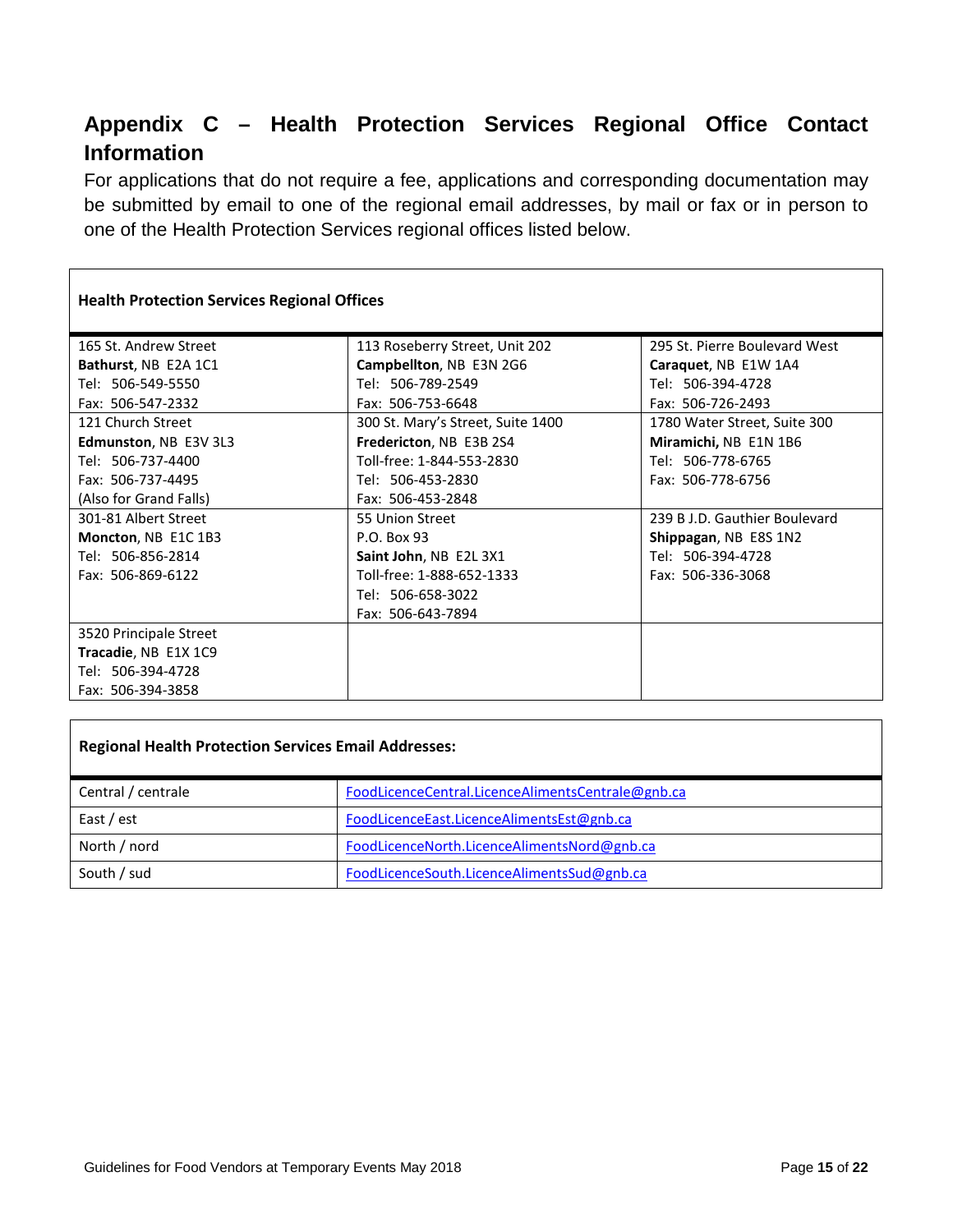# <span id="page-17-0"></span>**Appendix D – Application for Food Premises Licence**

#### **APPLICATION FOR FOOD PREMISES LICENCE**

#### **DEPARTMENT OF HEALTH**

I hereby make application for a licence to operate a Food Premises in accordance with Section 12(1) under the *Public Health Act*.

**Please fill in all information requested to avoid a processing delay.**

#### **DEMANDE DE LICENCE POUR EXPLOITER DES LOCAUX DESTINÉS AUX ALIMENTS**

#### **MINISTÈRE DE LA SANTÉ**

Par la présente, je demande une licence d'exploitation des locaux destinés aux aliments conformément à l'article 12(1) en vertu de la *Loi sur la santé publique.*

**Veuillez fournir tous les renseignements demandés afin d'éviter de retarder l'évaluation.**

| Name of Food Premises (Store Front Name)/<br>Nom de l'établissement (Nom du marché) :                                          |                                                                                                                      |                                                                                                  |  |                            |  |  |                       |  |  |
|--------------------------------------------------------------------------------------------------------------------------------|----------------------------------------------------------------------------------------------------------------------|--------------------------------------------------------------------------------------------------|--|----------------------------|--|--|-----------------------|--|--|
|                                                                                                                                | Name of applicant and any authorized representative/<br>Nom du demandeur et de l'agent ou du représentant autorisé : |                                                                                                  |  |                            |  |  |                       |  |  |
| Business corporation name and number/<br>Nom et numéro de la société :                                                         |                                                                                                                      |                                                                                                  |  |                            |  |  |                       |  |  |
| Email /<br>Courriel:                                                                                                           |                                                                                                                      |                                                                                                  |  | Telephone /<br>Téléphone : |  |  |                       |  |  |
| Mailing address of Food Premises /<br>Adresse postale des locaux destinés aux aliments :                                       |                                                                                                                      | Fax (if available /<br>si disponible) :<br>Postal Code / Code postal :                           |  |                            |  |  |                       |  |  |
|                                                                                                                                |                                                                                                                      |                                                                                                  |  |                            |  |  |                       |  |  |
| Location of Food Premises (if different) /<br>Lieu des locaux destinés aux aliments (si différent) :                           |                                                                                                                      |                                                                                                  |  |                            |  |  |                       |  |  |
| Seating capacity /<br>Nombre de places assises :                                                                               | Number of employees /                                                                                                | NBGIC Parcel identification No. (PID)/Numéro<br>d'identification de parcelle de la CIGNB (NID) : |  |                            |  |  |                       |  |  |
| Is this a licence renewal? / S'agit-il d'un renouvellement de<br>licence?<br>$\Box$ Yes / Oui<br>$\Box$ No / Non               |                                                                                                                      | If Yes, please indicate licence number / Si oui, veuillez indiquer<br>votre numéro de licence :  |  |                            |  |  |                       |  |  |
| Type of Food Premises (Check one of the following) /<br>La classe deds locaux à exploiter (Cocher une des<br>classes suivante) | $\Box$ Class/Classe 3                                                                                                |                                                                                                  |  | $\Box$ Class/Classe 4      |  |  | $\Box$ Class/Classe 5 |  |  |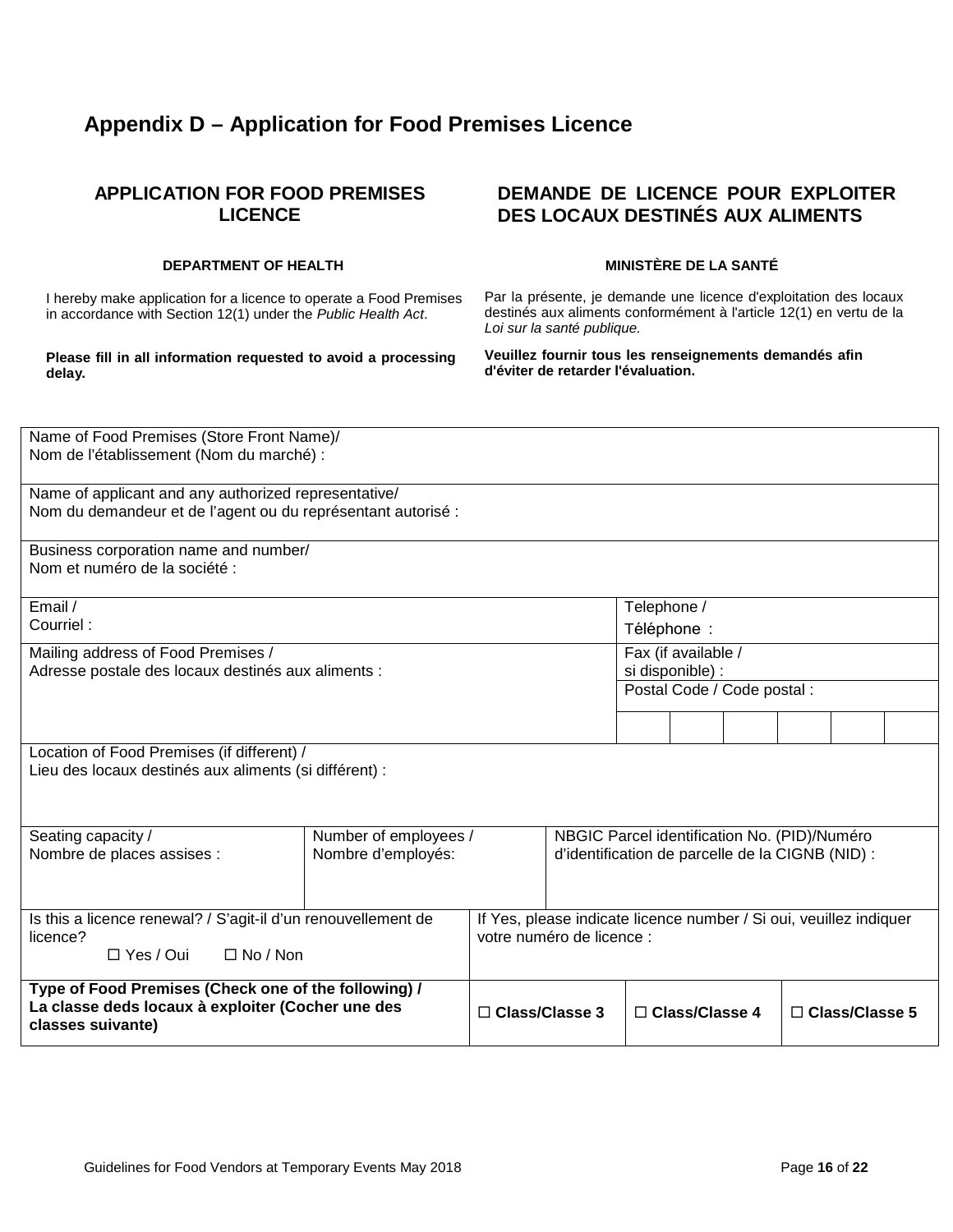| □ Day Care or Community Placement<br>Residential Facility / Garderie ou<br>placement communautaire de type<br>résidentiel $(3 - 4)$<br>□ Temporary Event / Locaux<br>temporaries $(3 - 4)$<br>□ Not-for-Profit / Organisme à but non<br>lucratif $(3 - 5)$ | Public Market / Marché publique (3 – 4) :<br>$\Box$ Less than 160 days/yr / Moins de 160<br>jours/an<br>$\Box$ 160 or more days/yr / 160 ou plus<br>jours/an |                                                    | $\Box$ Dairy Plant / Laiterie (5)<br>$\Box$ Abattoir (5)<br>□ Maple Syrup / Produits<br>acéricoles (5) |  |  |  |  |  |
|------------------------------------------------------------------------------------------------------------------------------------------------------------------------------------------------------------------------------------------------------------|--------------------------------------------------------------------------------------------------------------------------------------------------------------|----------------------------------------------------|--------------------------------------------------------------------------------------------------------|--|--|--|--|--|
| Water Supply / Approvisionnement d'eau :                                                                                                                                                                                                                   |                                                                                                                                                              |                                                    |                                                                                                        |  |  |  |  |  |
| $\Box$ Communal/Municipal – Collectif/Municipal                                                                                                                                                                                                            |                                                                                                                                                              | $\Box$ Private (Drilled Well) / Privé (puits foré) |                                                                                                        |  |  |  |  |  |
| *Note : If private, has a water sample been tested? (attach results) / Dans le cas d'une source d'eau privé, a-t-on analysé un<br>échantillon d'eau? (attacher le résultat)                                                                                |                                                                                                                                                              |                                                    |                                                                                                        |  |  |  |  |  |
| Type of Sewage Disposal / Par quoi les eaux usées sont évacuées :                                                                                                                                                                                          |                                                                                                                                                              |                                                    |                                                                                                        |  |  |  |  |  |
| $\Box$ Communal/Municipal – Collectif/Municipal<br>□ Private (Septic System) / Privé (système d'égout)                                                                                                                                                     |                                                                                                                                                              |                                                    |                                                                                                        |  |  |  |  |  |
| Organization or Individual to receive Annual Renewal Notice /<br>Organisation ou particulier recevant l'avis de renouvellement annuel:                                                                                                                     |                                                                                                                                                              |                                                    |                                                                                                        |  |  |  |  |  |
| Mailing Contact Person /<br>Personne ressource pour la correspondance :                                                                                                                                                                                    |                                                                                                                                                              |                                                    |                                                                                                        |  |  |  |  |  |
|                                                                                                                                                                                                                                                            | Address to where Renewal Notice is to be mailed / Adresse ou l'avis de renouvellement<br>Postal code / Code postal                                           |                                                    |                                                                                                        |  |  |  |  |  |
| doit être envoyé :                                                                                                                                                                                                                                         |                                                                                                                                                              |                                                    |                                                                                                        |  |  |  |  |  |
| Telephone / Téléphone :                                                                                                                                                                                                                                    |                                                                                                                                                              | Fax / Téléc. (if available / si disponible) :      |                                                                                                        |  |  |  |  |  |
| $\Box$ French / Français<br>Correspondence / correspondance □ English / Anglais                                                                                                                                                                            |                                                                                                                                                              |                                                    |                                                                                                        |  |  |  |  |  |

 **I hereby declare that I will abide fully by the requirements of the** *Food Premises Regulation* **under the** *Public Health Act.***/ Je déclare que je me conformerai en tout temps aux exigences du** *règlement sur les locaux destinés aux aliment***s pris en vertu de** *la Loi sur la santé publique***.**

|                     | <b>Signature of Applicant/</b> |
|---------------------|--------------------------------|
| 20<br><b>Date :</b> | Signature du demandeur:        |

| FOR OFFICE USE ONLY / POUR UTILISATION DU BUREAU SEULEMENT                                         |                   |                                                                                                 |                          |                    |  |  |
|----------------------------------------------------------------------------------------------------|-------------------|-------------------------------------------------------------------------------------------------|--------------------------|--------------------|--|--|
| <b>PAYMENT:</b>                                                                                    |                   | <b>PAIEMENT:</b>                                                                                |                          |                    |  |  |
| To be completed and returned to a Service New Brunswick Office<br>accompanied by the required fee. |                   | Remplir et faire parvenir au bureau de Services Nouveau-Brunswick<br>avec les droits prescrits. |                          |                    |  |  |
| <b>CLASS 3</b>                                                                                     | PLU 351670 \$50   |                                                                                                 | <b>CLASSE 3</b>          | PLU 351670 50 \$   |  |  |
| <b>CLASS 4</b>                                                                                     | PLU 351671 \$265  |                                                                                                 | <b>CLASSE 4</b>          | PLU 351671 265 \$  |  |  |
| <b>CLASS 5</b>                                                                                     | PLU 351672 \$350  |                                                                                                 | <b>CLASSE 5</b>          | PLU 351672 350 \$  |  |  |
| <b>CLASS 5 MAPLE SYRUP</b>                                                                         | PLU 351675 \$50   | <b>CLASSE 5 PRODUITS ACERICOLES</b>                                                             | PLU 351675 50 \$         |                    |  |  |
| <b>CLASS 5 ABATTOIR</b>                                                                            | PLU 351676 \$475  |                                                                                                 | <b>CLASSE 5 ABATTOIR</b> | PLU 351676 475 \$  |  |  |
| <b>CLASS 5 DAIRY PLANT</b>                                                                         | PLU 351677 \$1050 |                                                                                                 | <b>CLASSE 5 LAITERIE</b> | PLU 351677 1050 \$ |  |  |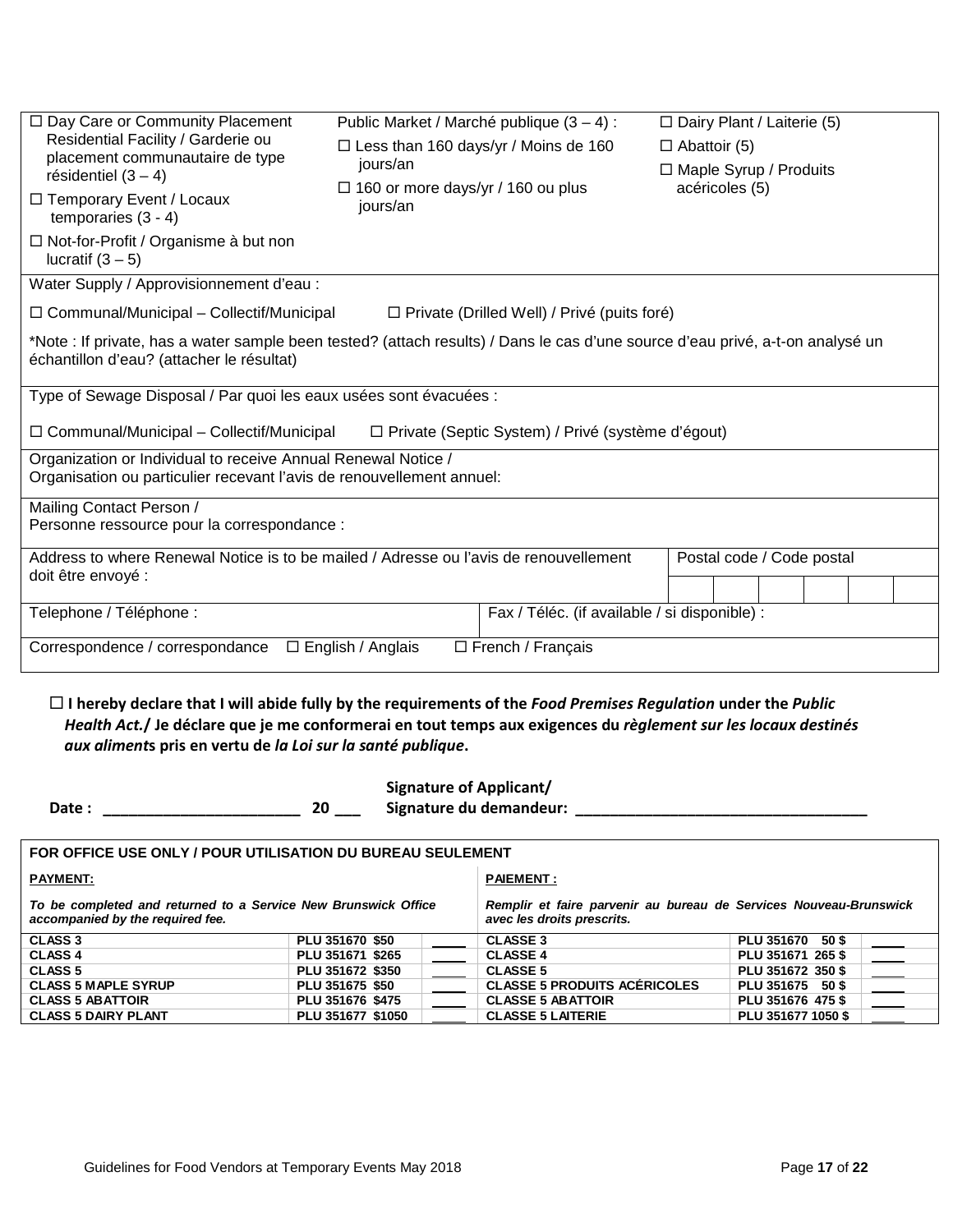# <span id="page-19-0"></span>**Appendix E - Mandatory Information Form for Temporary Food Premises**

| <b>Name of Temporary Food Premises:</b>                                                                                |                                   |                                                                                                     |                                                                                                                                                                    |  |  |  |  |
|------------------------------------------------------------------------------------------------------------------------|-----------------------------------|-----------------------------------------------------------------------------------------------------|--------------------------------------------------------------------------------------------------------------------------------------------------------------------|--|--|--|--|
| A. Event Information                                                                                                   |                                   |                                                                                                     |                                                                                                                                                                    |  |  |  |  |
| Name of Event (if applicable)                                                                                          |                                   | Proposed location (Number, Street, City)                                                            |                                                                                                                                                                    |  |  |  |  |
| Operation starts:<br>Date:<br>Time:                                                                                    | Operation ends:<br>Date:<br>Time: |                                                                                                     | Set up and ready for Inspection by:<br>Date:<br>Time:                                                                                                              |  |  |  |  |
| Coordinator of Event:<br>Name:<br>Phone Number:                                                                        |                                   |                                                                                                     | Is there a written agreement on the provision of<br>services by the coordinator?                                                                                   |  |  |  |  |
|                                                                                                                        |                                   |                                                                                                     | If yes, Please attach a copy (note the Coordinator<br>may provide one copy on behalf of all Temporary<br>Food Premises).                                           |  |  |  |  |
| <b>B. Facility Information</b>                                                                                         |                                   |                                                                                                     |                                                                                                                                                                    |  |  |  |  |
| <b>Water and Hand Washing Facilities</b>                                                                               |                                   |                                                                                                     |                                                                                                                                                                    |  |  |  |  |
| Identify the source of potable water and how water<br>will be supplied. Provide evidence that the water is<br>potable. |                                   | Describe the number, location and set up of hand<br>washing facilities to be used by food handlers. |                                                                                                                                                                    |  |  |  |  |
| What is the size of the water tank(s), if applicable?                                                                  |                                   |                                                                                                     |                                                                                                                                                                    |  |  |  |  |
| <b>Sewage and Waste Water</b>                                                                                          |                                   |                                                                                                     |                                                                                                                                                                    |  |  |  |  |
| Describe the sewage and waste water disposal<br>methods.                                                               |                                   | Describe                                                                                            | where<br>from<br>how<br>and<br>wastewater<br>utensil/dish washing and hand washing will be<br>collected, stored and disposed.                                      |  |  |  |  |
| What is the size of the waste water tank(s), if<br>applicable?                                                         |                                   |                                                                                                     | Describe the toilet facilities and their location in<br>relation to your temporary food premises. What<br>type of handwashing is provided for these<br>facilities? |  |  |  |  |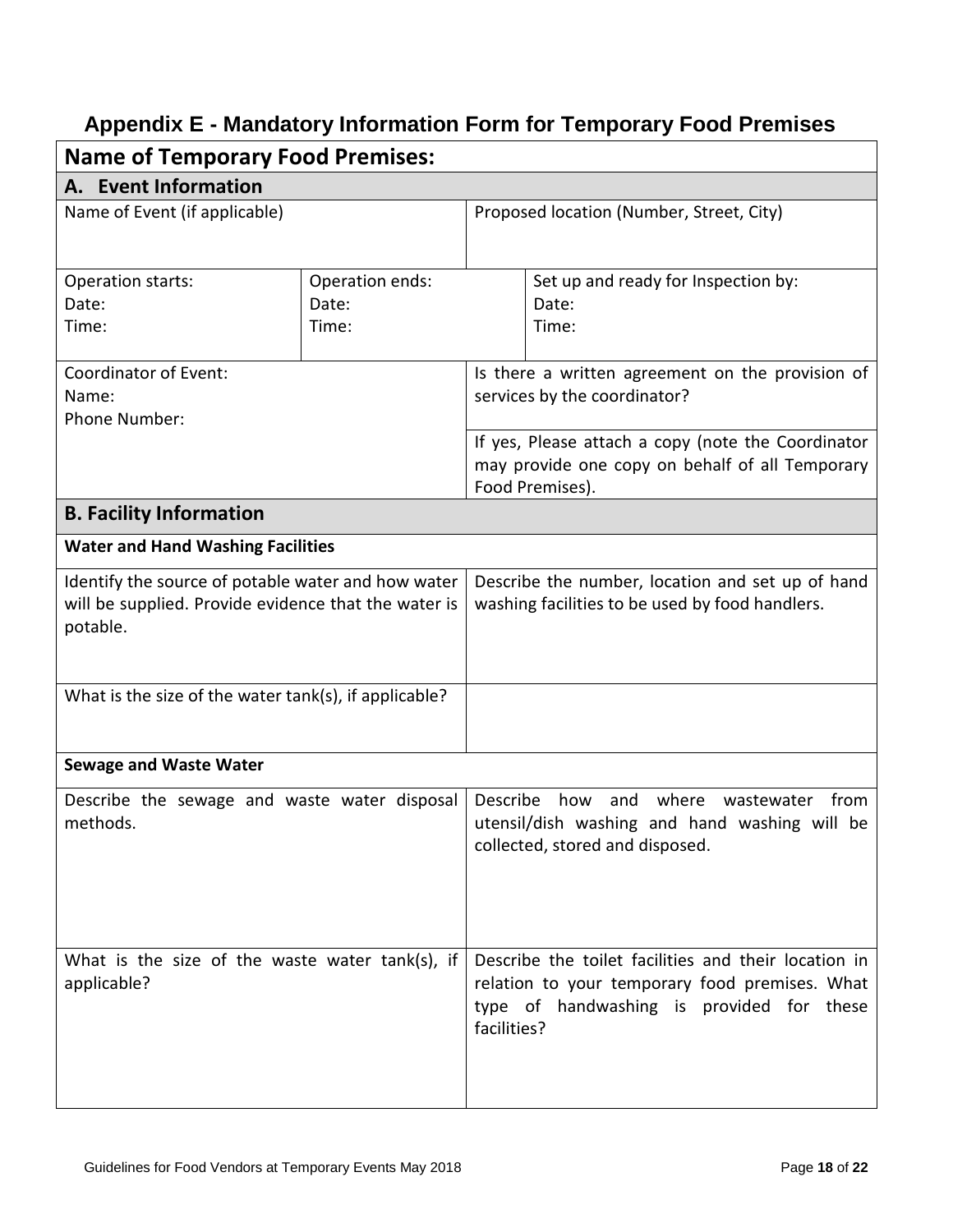| <b>Other Facility Information</b> |  |  |  |  |  |                                                                                                                                  |  |  |
|-----------------------------------|--|--|--|--|--|----------------------------------------------------------------------------------------------------------------------------------|--|--|
| lighting:                         |  |  |  |  |  | Describe the floors, walls, ceiling surfaces and Describe how electricity will be provided. Will it be<br>provided 24 hours/day? |  |  |

# **C. Staffing and Employee Safety and Training and Experience**

Indicate how many staff will be involved in the food vending operation of your booth. Describe their level of experience in food preparation. List any food safety training session/courses they have attended and when they attended.

## **D. Hygienic Practices and Procedures**

Indicate staff health policies and personal hygiene practices to be expected and monitored by supervisory staff.

### **E. Floor plan**

Provide a drawing of the temporary food premises. Identify and describe all equipment (including cooking and cold and hot holding equipment), hand washing facilities, work tables, dishwashing facilities, food and single service storage, garbage containers, equipment for customer self-serving and dispensing of condiments.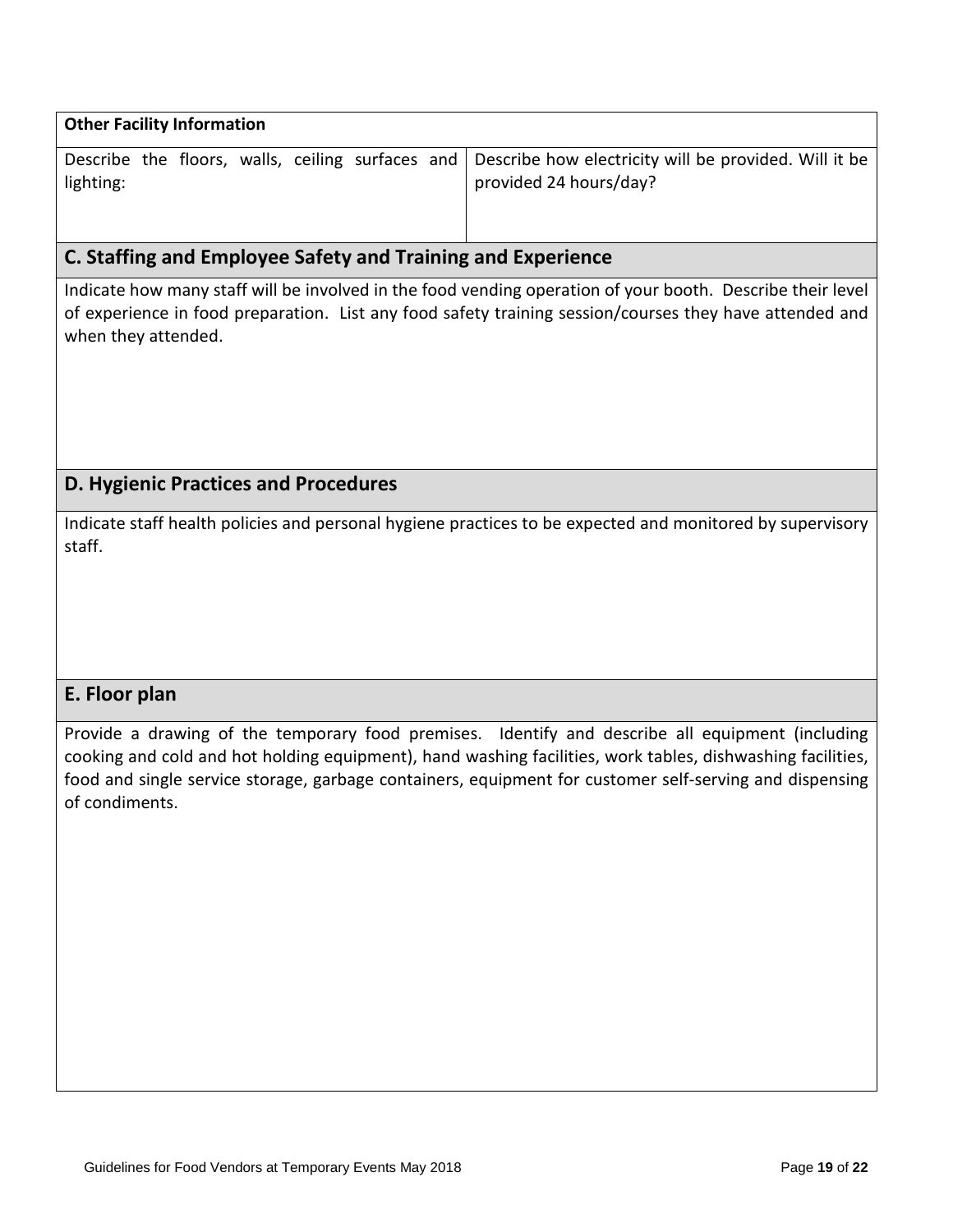| <b>F. Cleaning and Waste Handling</b>                                         |                                                                                                           |
|-------------------------------------------------------------------------------|-----------------------------------------------------------------------------------------------------------|
| Describe how and where utensil washing will take                              | List the type and strength of sanitizer you will use                                                      |
| place.                                                                        | (Test strips are required to test sanitizer strength).                                                    |
| How will cleaners and other chemicals be stored in                            | Describe the number, location and type of garbage                                                         |
| relation to food supplies and utensils?                                       | disposal containers.                                                                                      |
| G. Food Safety (Note: Home preparation of foods is not permitted)             |                                                                                                           |
| <b>Approved Source:</b>                                                       | All foods must be purchased from an approved or regulated source with the exception of fresh fish, fruits |
| source process. A public health inspector may request receipts.               | and vegetables bought directly from a primary producer, or as approved through the MOH Approved           |
| Describe (be specific) how foods will be stored and                           | Describe how food temperatures will be monitored                                                          |
| transported if an off-site location is used.                                  | during the event.                                                                                         |
| Describe (be specific) how frozen, cold and hot<br>foods will be transported. | Will all foods be prepared at the site?<br>No (Complete Section A)<br>п<br>Yes (Complete Section B)<br>П  |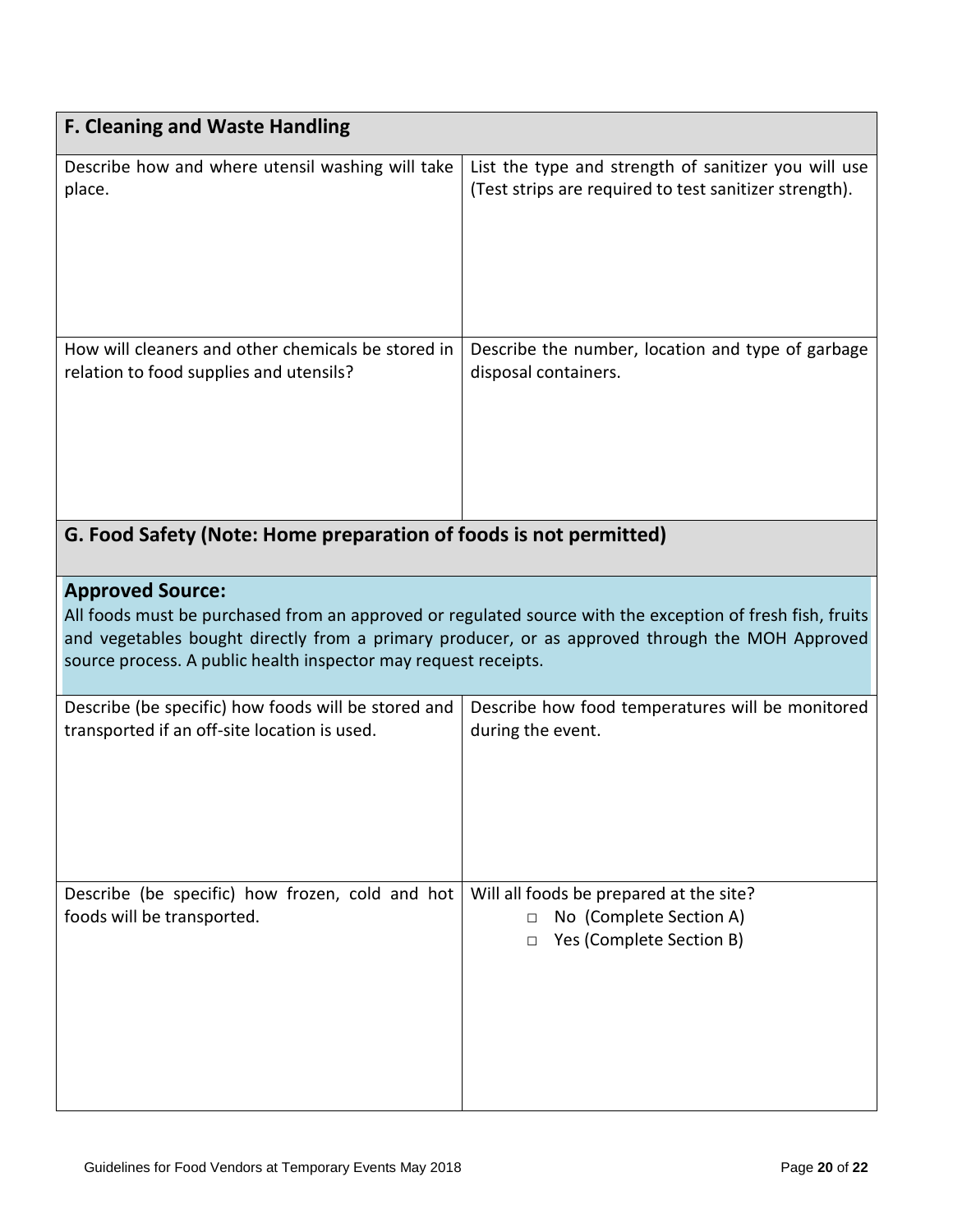# **Section A: Food Preparation at Other Location**

| Name of Food Premises used for food preparation:                                                       |                                                                                                |  |  |  |  |  |
|--------------------------------------------------------------------------------------------------------|------------------------------------------------------------------------------------------------|--|--|--|--|--|
|                                                                                                        |                                                                                                |  |  |  |  |  |
|                                                                                                        |                                                                                                |  |  |  |  |  |
| Licence No.:                                                                                           |                                                                                                |  |  |  |  |  |
|                                                                                                        |                                                                                                |  |  |  |  |  |
| Date(s) and time(s) of preparation:                                                                    |                                                                                                |  |  |  |  |  |
|                                                                                                        |                                                                                                |  |  |  |  |  |
|                                                                                                        |                                                                                                |  |  |  |  |  |
| Signature of Food Premises Licensee:                                                                   |                                                                                                |  |  |  |  |  |
|                                                                                                        |                                                                                                |  |  |  |  |  |
| Phone No.:                                                                                             |                                                                                                |  |  |  |  |  |
|                                                                                                        |                                                                                                |  |  |  |  |  |
| Food Menu Items*                                                                                       | <b>Food Preparation and Handling</b>                                                           |  |  |  |  |  |
| Ingredients used in the preparation of the food                                                        | For each food menu item listed, describe how the                                               |  |  |  |  |  |
| menu item are not required to be listed. Only list<br>the food menu items. When listing a food menu    | food will be handled and prepared including<br>thawing, washing/cutting, cooking, hot holding, |  |  |  |  |  |
| item ensure specific details are provided E.g. if                                                      | cold storage, transporting and re-heating. Also,                                               |  |  |  |  |  |
| making "pepperoni and cheese pizza" ensure it is                                                       | indicate if foods used are precooked frozen or                                                 |  |  |  |  |  |
| listed as "pepperoni and cheese pizza " not just                                                       | frozen only.                                                                                   |  |  |  |  |  |
| "pizza" or if making "chicken burgers" ensure it is<br>listed as "chicken burgers" not just "burgers". |                                                                                                |  |  |  |  |  |
|                                                                                                        |                                                                                                |  |  |  |  |  |
|                                                                                                        |                                                                                                |  |  |  |  |  |
|                                                                                                        |                                                                                                |  |  |  |  |  |
|                                                                                                        |                                                                                                |  |  |  |  |  |
|                                                                                                        |                                                                                                |  |  |  |  |  |
|                                                                                                        |                                                                                                |  |  |  |  |  |
|                                                                                                        |                                                                                                |  |  |  |  |  |
|                                                                                                        |                                                                                                |  |  |  |  |  |
|                                                                                                        |                                                                                                |  |  |  |  |  |
|                                                                                                        |                                                                                                |  |  |  |  |  |
|                                                                                                        |                                                                                                |  |  |  |  |  |
|                                                                                                        |                                                                                                |  |  |  |  |  |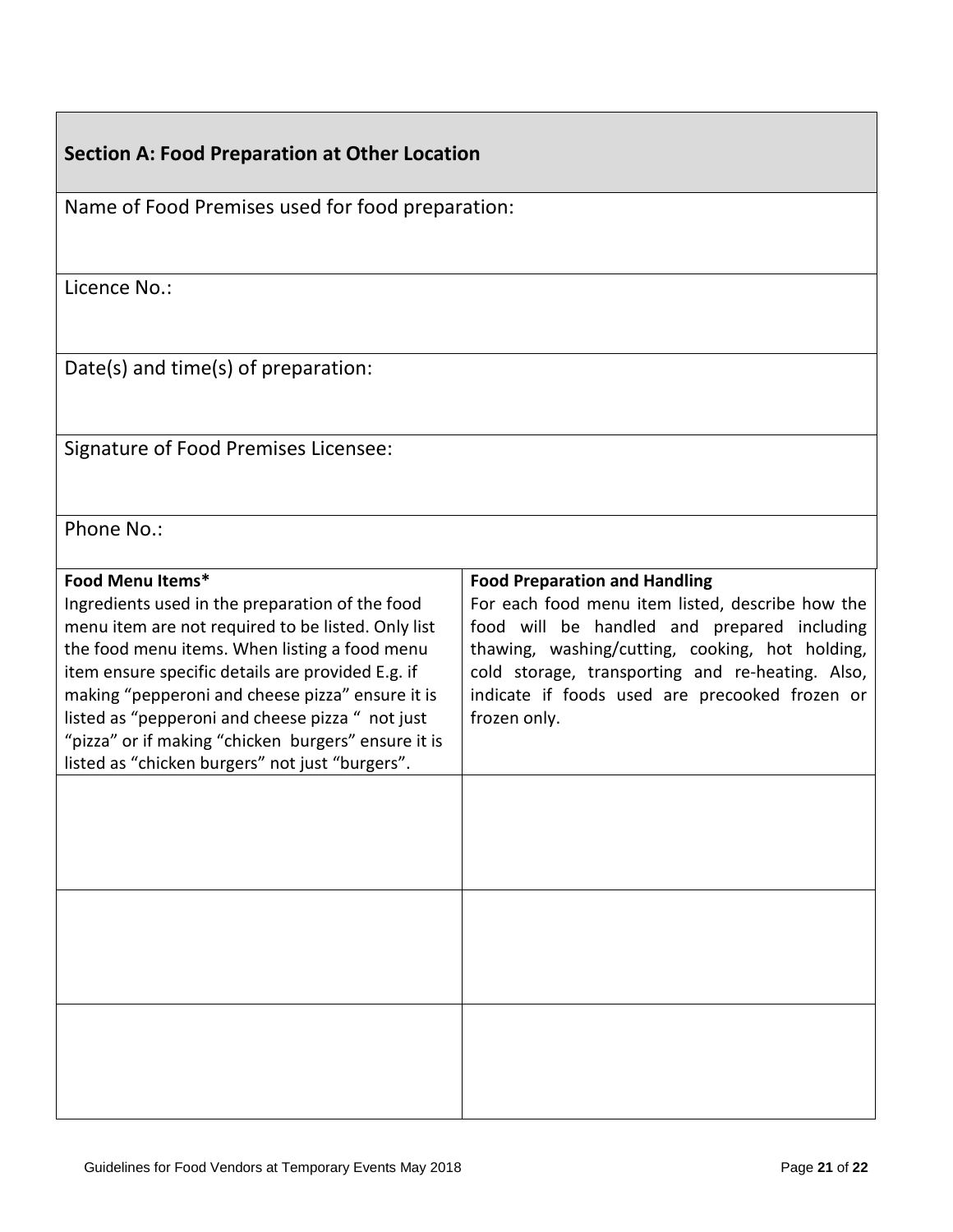**\***Make additional copies if more space is needed

## **Section B: FOOD PREPARATION AT THE TEMPORARY FOOD PREMISES**

| Food Menu Items*                                    | <b>Food Preparation and Handling</b>                 |
|-----------------------------------------------------|------------------------------------------------------|
| Ingredients used in the preparation of the food     | For each food menu item listed, describe how the     |
| menu item are not required to be listed. Only list  | food will be handled and prepared including          |
| the food menu items. When listing a food menu       | thawing, washing/cutting, cooking, hot holding, cold |
| item ensure specific details are provided E.g. if   | storage, transporting and re-heating. Also, indicate |
| making "pepperoni and cheese pizza" ensure it is    | if foods used are precooked frozen or frozen only.   |
| listed as "pepperoni and cheese pizza " not just    |                                                      |
| "pizza" or if making "chicken burgers" ensure it is |                                                      |
| listed as "chicken burgers" not just "burgers".     |                                                      |
|                                                     |                                                      |
|                                                     |                                                      |
|                                                     |                                                      |
|                                                     |                                                      |
|                                                     |                                                      |
|                                                     |                                                      |
|                                                     |                                                      |
|                                                     |                                                      |
|                                                     |                                                      |
|                                                     |                                                      |
|                                                     |                                                      |
|                                                     |                                                      |
|                                                     |                                                      |
|                                                     |                                                      |
|                                                     |                                                      |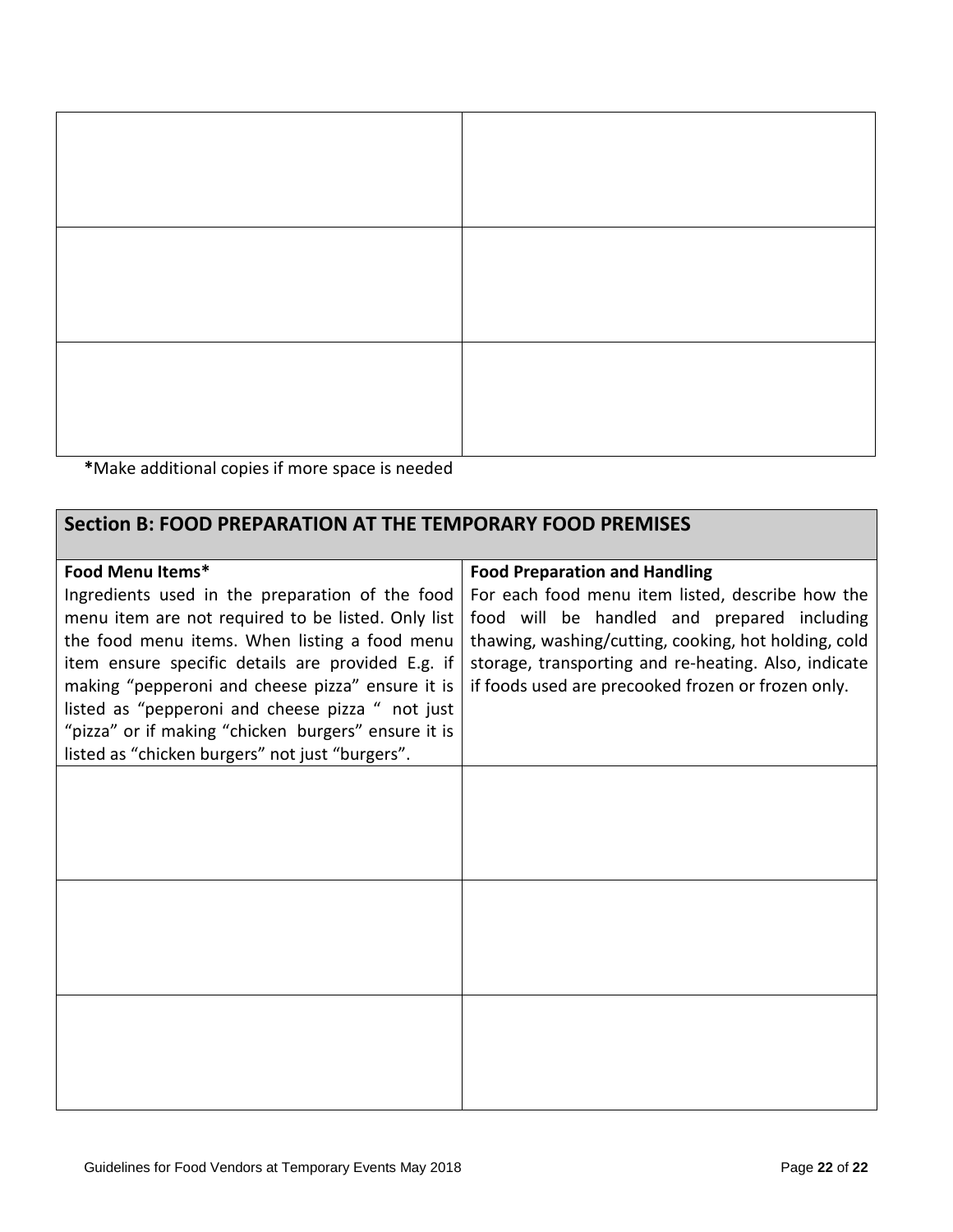**\***Make additional copies if more space is needed